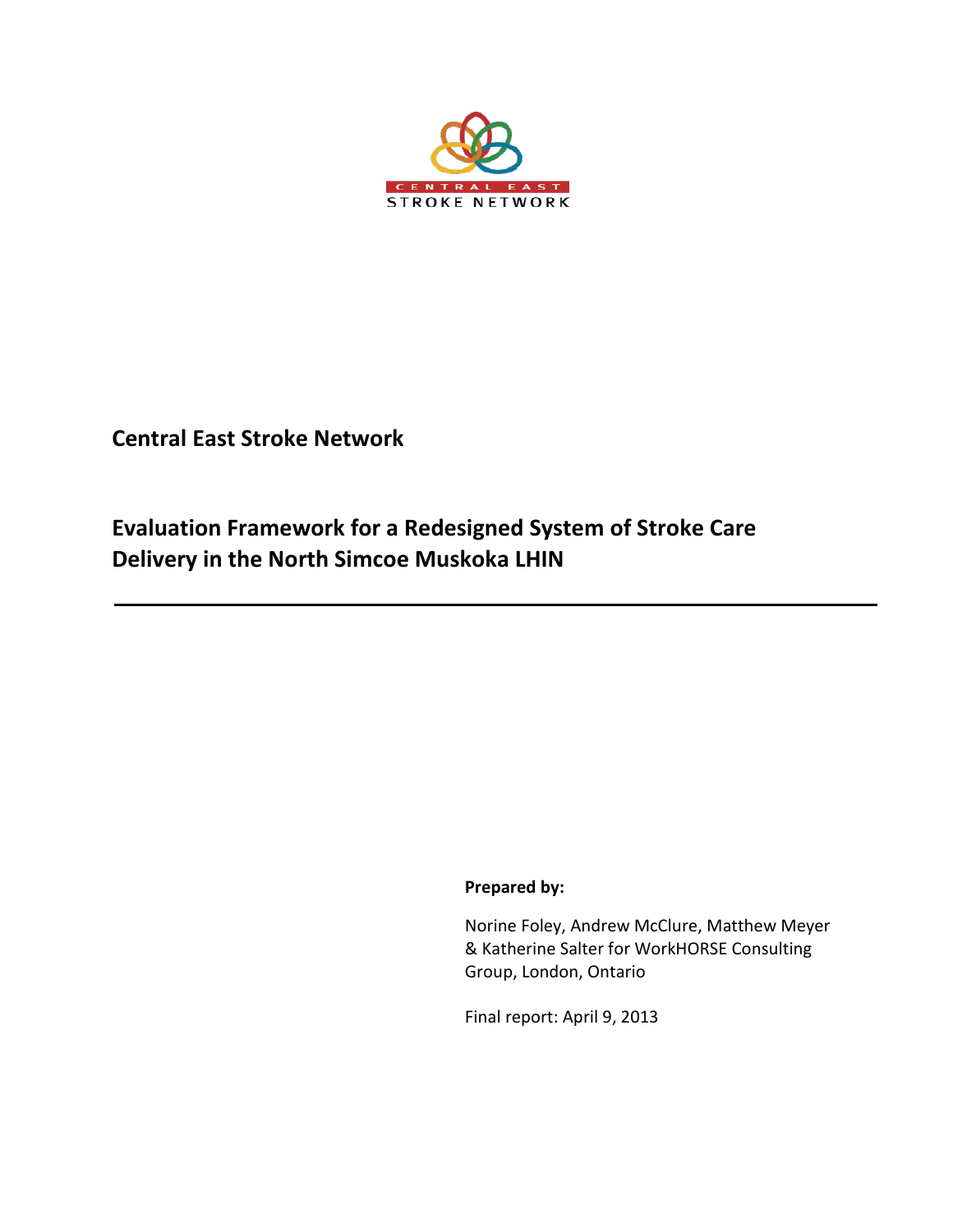# **Table of Contents**

| Methods used to identify the most suitable process indicators and outcomes  4 |
|-------------------------------------------------------------------------------|
|                                                                               |
|                                                                               |
|                                                                               |
|                                                                               |
|                                                                               |
|                                                                               |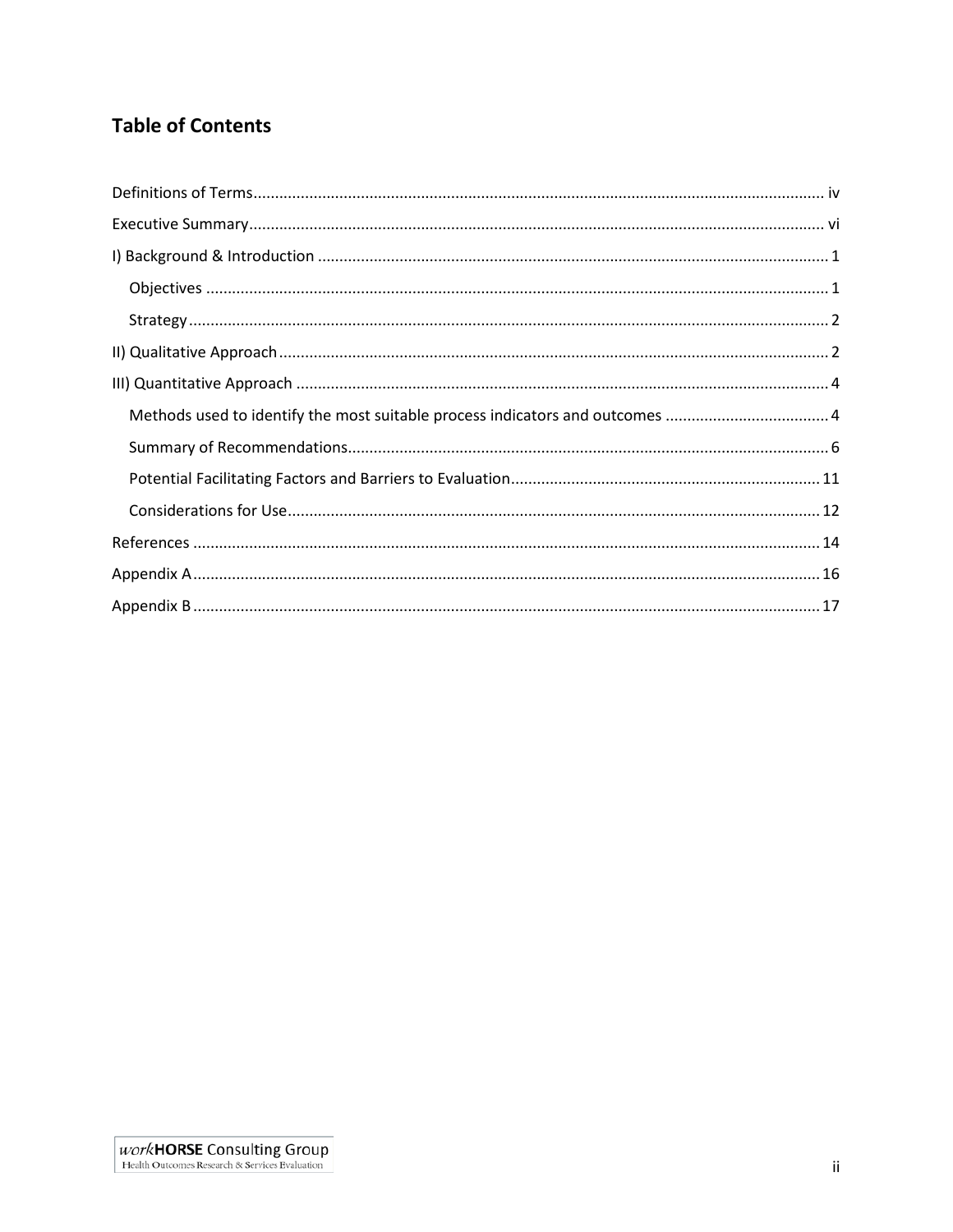# **List of Abbreviations**

| <b>ALC</b>  | Alternate Level of Care                                |
|-------------|--------------------------------------------------------|
| <b>EMS</b>  | <b>Emergency Medical Services</b>                      |
| ER          | <b>Emergency Room</b>                                  |
| <b>CSS</b>  | Canadian Stroke Strategy                               |
| LHIN        | Local Health Integration Network                       |
| <b>OECD</b> | Organization for Economic Co-operation and Development |
| <b>OSA</b>  | <b>Ontario Stroke Audit</b>                            |
| <b>OSN</b>  | <b>Ontario Stroke Network</b>                          |
| OT          | <b>Occupational Therapy</b>                            |
| <b>PMM</b>  | Performance Measurement Manual                         |
| PT          | Physiotherapy                                          |
| QBP         | <b>Quality-Based Procedures</b>                        |
| <b>SSPC</b> | Secondary stroke prevention clinic                     |
| <b>SLP</b>  | Speech-Language Pathology                              |
| <b>TIA</b>  | <b>Transient Ischemic Attack</b>                       |
| tPA         | Tissue Plasminogen Activator                           |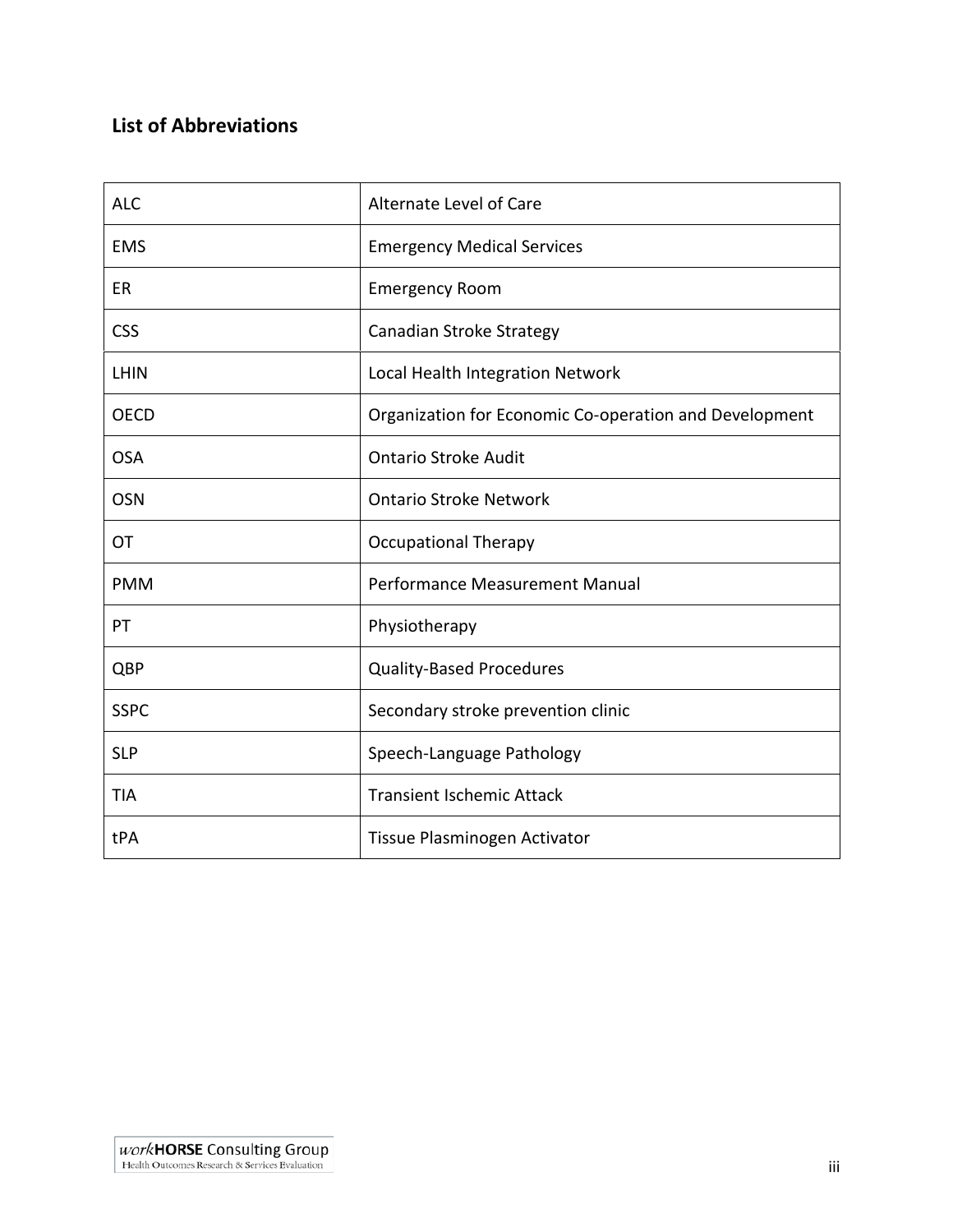# <span id="page-3-0"></span>**Definitions of Terms**

#### *1) Indicators*

**Structural indicators**: represent indicators of the characteristics of, or inputs to, health care. They include resources such as staff and equipment.

**Process indicators**: represent measures of the delivery of appropriate (or inappropriate) health care to the relevant population at risk – where appropriateness should be based on clinical evidence of the effectiveness of the process concerned and 'consistent with current professional knowledge. Of concern with process indicators is the degree to which these measures are related to clinically desirable outcomes.

**Outcome (indicator):** measures of health improvements (or deterioration) attributable to medical care. The limitations of using outcomes as a measure of healthcare performance is that they may be influenced by factors other than quality of care, such as an individual's socioeconomic condition, lifestyle factors and non-modifiable factors (e.g., genetics).

#### *2) Dimensions of quality of healthcare*

**Accessibility**: ability of patients to obtain care/service at the right place and right time, based on needs.

**Appropriateness**: the degree to which care/intervention/action provided is relevant to the patient's needs and based on established standards (e.g. adherence to Canadian Best Practice Recommendations).

**Capability/competence**: an individual or service's capacity to provide a health service based on skills and knowledge.

**Continuity:** ability to provide uninterrupted, coordinated care or service across programs, practitioners, organizations and levels over time.

**Effectiveness**: the degree to which care, intervention or action achieves desired outcome.

**Efficiency**: achieving desired results with most cost-effective use of resources.

**Equity**: the extent to which a system distributes healthcare and its benefits fairly among its people.

**Responsiveness/acceptability**: service provides respect for persons and is patient orientated: respect for dignity, confidential, participate in choices, prompt, quality of amenities and access to social support networks.

**Safety**: potential risks of an intervention or the environment are identified and avoided or minimized.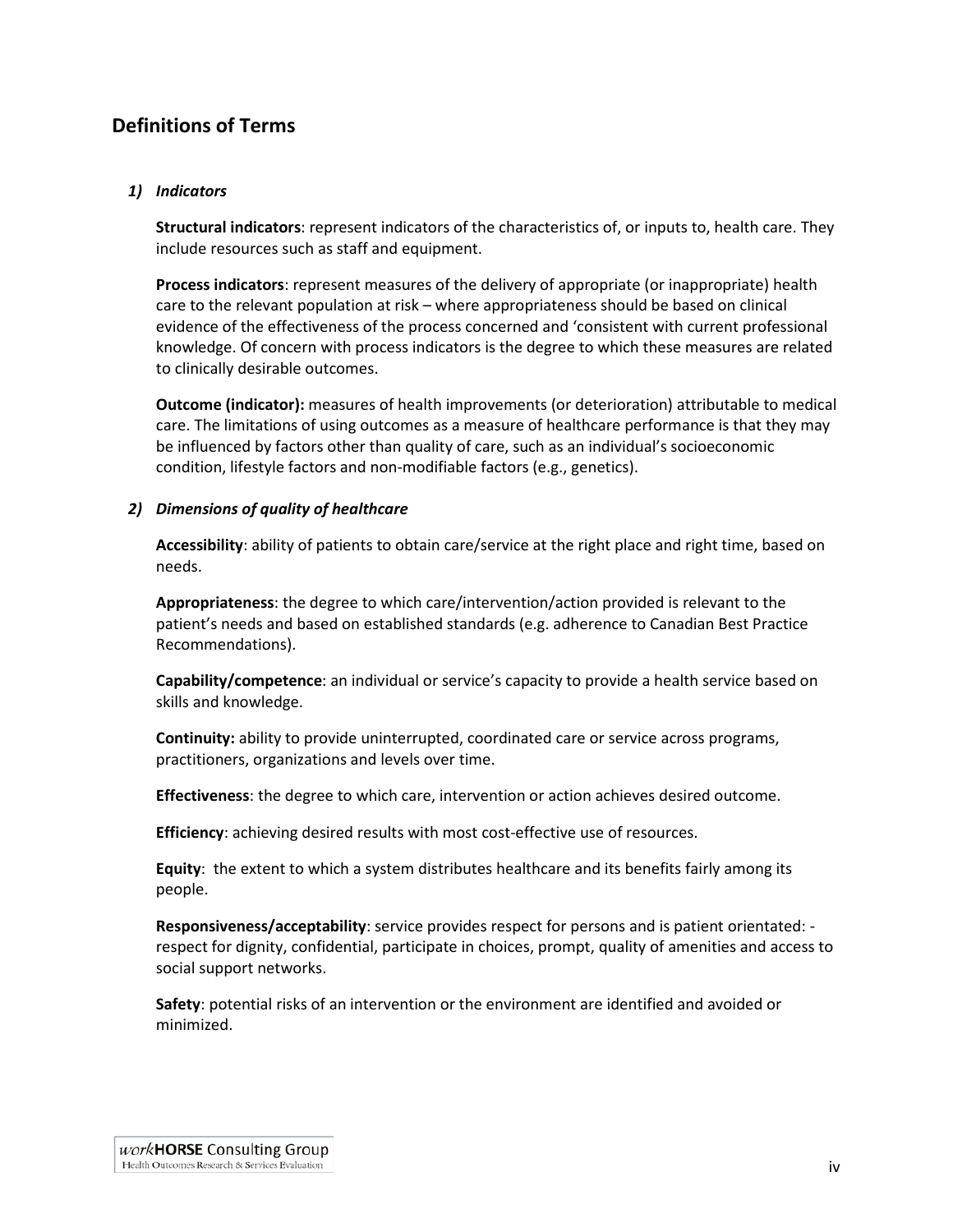#### *3) Performance Measurement in Health Care*

Performance measurement provides for the evaluation of the success of a group, program, or an organizational system's efforts by facilitating comparison of data that reflects what actually happened with what was planned or intended. Performance measurement asks "Is progress being made toward desired goals? Performance measurement uses quantitative measures, which often take the form of numbers, percentages, proportions of patients receiving particular treatments, and increases and decreases in provision of services etc.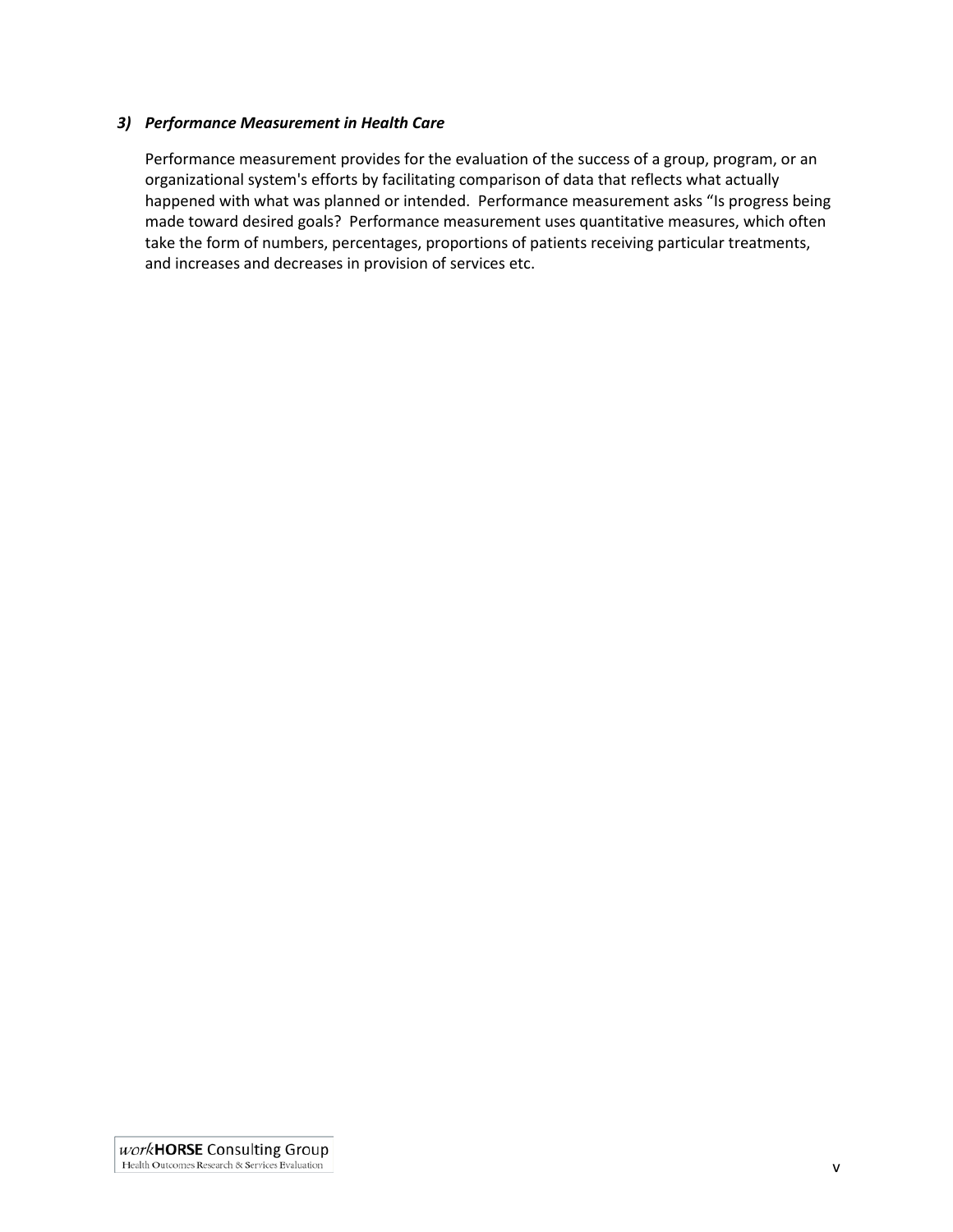## <span id="page-5-0"></span>**Executive Summary**

This report presents a proposed framework that can be used to evaluate the quality, equity, and efficiency of stroke care delivery within the North Simcoe Muskoka LHIN before, during and after the establishment of three dedicated, integrated stroke units located in Barrie, Orillia and Huntsville. The proposed approach includes quantitative and qualitative components, both of which are required to enable effective evaluation. While frameworks that comprise performance measures exclusively, i.e., those that include assessments of outcomes and care processes that are known to positively influence desirable outcomes are the most familiar forms of evaluation, one of their limitations is that the connection between the actual provision of care and the desired (or undesirable) outcome is lost. For example, while the results of a theoretical evaluation process in which data had been collected over many months or years may conclude that "success" was achieved or not achieved, the underpinning mechanisms responsible for the outcome are unknown. Therefore, an additional (qualitative) dimension is required to illuminate barriers and facilitators of the processes leading to the observed result(s).

To answer questions of why, how, when and for whom does the new stroke system work, the preliminary steps associated with a specific type of evaluation, a modified "realist evaluation" are presented. Using this approach, data are collected about the specific aspects of program context that might impact on program outcomes in order to better understand specific mechanisms that might be creating change. The strength of this process is the ability to identify success and failures in real time to enable timely course correction, if required. The main sources of information in this type of analysis are surveys, focus groups and interviews. Questions such as "what impact does increased driving distances have on families?" can be answered using this process.

As for quantitative evaluation, the Canadian Stroke Strategy's Performance Measurement Manual, (2008/2010 working draft) was used as a base, and a procedure for the development of a succinct list of process indicators and outcomes, including existing and new, is described and presented. The totals from this process are presented below.

**Final list of Process Indicators & Outcomes Recommended**

| <b>Section</b>                                | <b>Process Indicators</b> | <b>Outcomes</b> |
|-----------------------------------------------|---------------------------|-----------------|
| Hyperacute                                    | 11                        |                 |
| Acute                                         | 6                         |                 |
| Inpatient rehabilitation                      |                           | 11              |
| Outpatient and Community-based rehabilitation |                           |                 |
| Applicable to >1 Area Along the Continuum     | 14                        |                 |
| Broad system-level Indicators                 |                           |                 |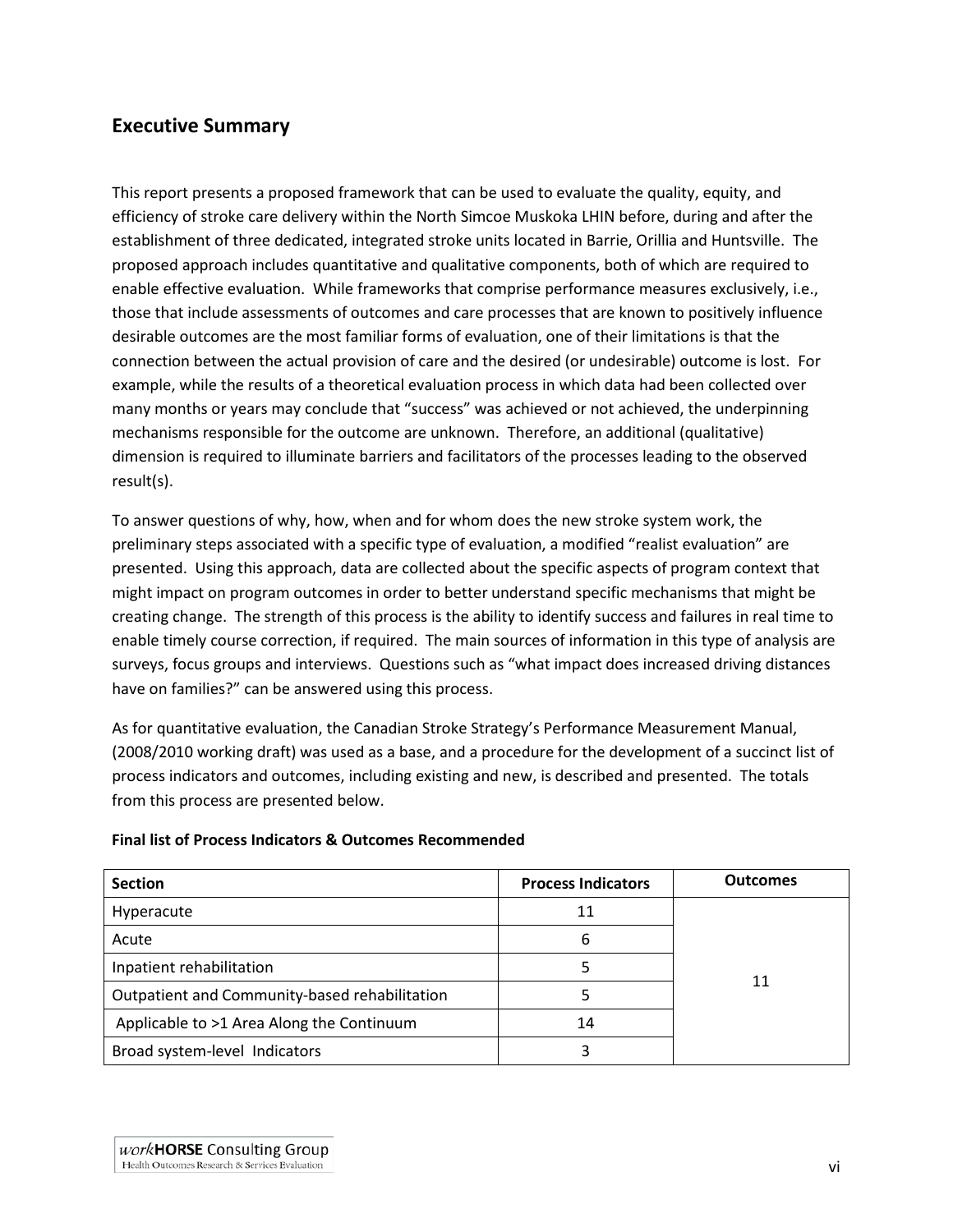Going forward, it is expected that additional input from stakeholders whose perspectives were not included in this process stakeholders will be required. Meetings with these groups will help to refine the definition of system success(es), set performance targets, explore and troubleshoot issues related to logistics and feasibility of data collection and to the establish the scope of evaluation. It is anticipated that there will be changes to the set of proposed indicators and outcomes that have been recommended and that amendments will be made following more comprehensive review. It is recommended that aspects of the current system of stroke care delivery be evaluated system to establish a baseline for comparison once the new system is fully implemented.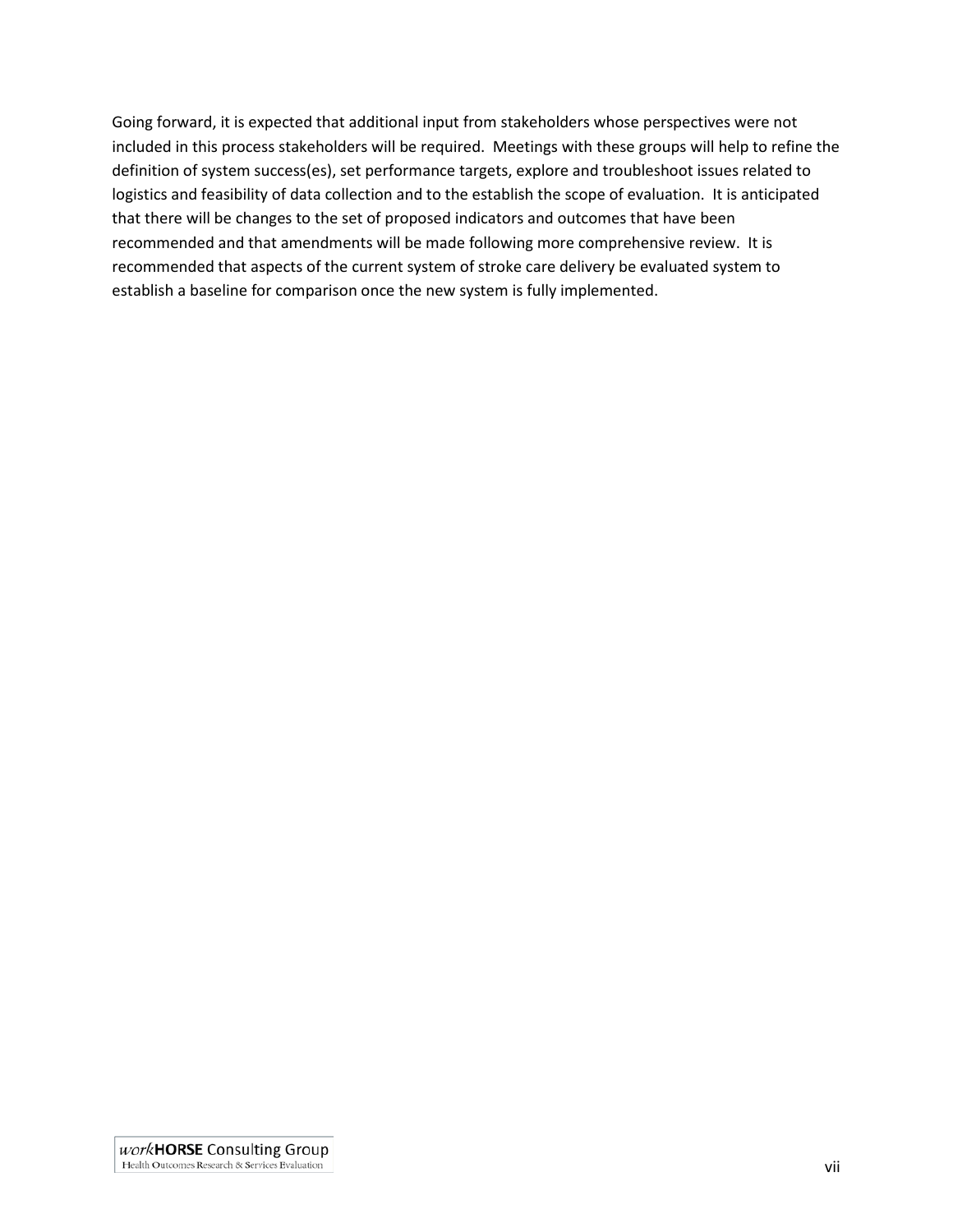# **I) Background & Introduction**

As of 2011, the North Simcoe Muskoka (NSM) LHIN represented a population of almost 500,000 individuals, approximately 15% of which were over the age of 65. During 2011, the LHIN's five hospitals treated approximately 850 patients following stroke and TIA. Acknowledging limitations in the way stroke care is currently provided, the NSM LHIN is in the process of developing a better coordinated system of stroke care across the region and throughout the stroke continuum.

The goal of the Central East Stroke Network (CESN) is to "improve access to evidence-based prevention and care in order to reduce stroke incidence, mortality, and residual disability." To this end, the CESN is working with the NSM LHIN to create a coordinated, cross-continuum stroke system that is evidencebased, accessible, efficient, and sustainable. Proposed changes involve the implementation of three dedicated, integrated stroke units located in Barrie, Orillia and Hunstville (approximately 10, 15 and 22 bed units), whereby patients will move seamlessly though all phases of care. The Canadian Stroke Strategy's Canadian Best Practice Recommendations for Stroke Care will be used to guide these changes with specific focus on ensuring timely access to appropriate services and transfer throughout the system. Greater adherence to best-practice combined with better coordination across the LHIN is expected to result in improved patient outcomes and a more efficient system. Desired outcomes for the new stroke system include:

- $\checkmark$  Reduced delays in stroke treatments
- $\checkmark$  Decreased symptom severity
- $\checkmark$  Decreased incidence of recurrent stroke
- $\checkmark$  Decreased preventable harmful events of stroke and stroke treatment
- $\checkmark$  Increased stroke survival rates
- $\checkmark$  Attainment of highest level of function after stroke
- $\checkmark$  Promotion of patient centered decision making
- $\checkmark$  Increased patient satisfaction

This report presents a proposed framework that can be used to evaluate the quality, equity, and efficiency of stroke care within the NSM LHIN, before, during and after changes to the system are implemented.

#### <span id="page-7-0"></span>*Objectives*

i) Following a systematic process, to present a set of clinical indicators and outcomes that can be used to evaluate the present and future system of stroke care delivery within the NSM LHIN that capture the complete patient path, including transport to hospital, assessment and diagnosis, admission to acute care and inpatient rehabilitation (as appropriate), discharge, and long-term recovery. Ideally, this evaluation framework will be of interest and relevant to patients/families/carers, institutions and the LHIN and also provide opportunities for research projects. The aim with respect to measureable data was to propose a succinct yet comprehensive set of performance measures to minimize the burden of data collection.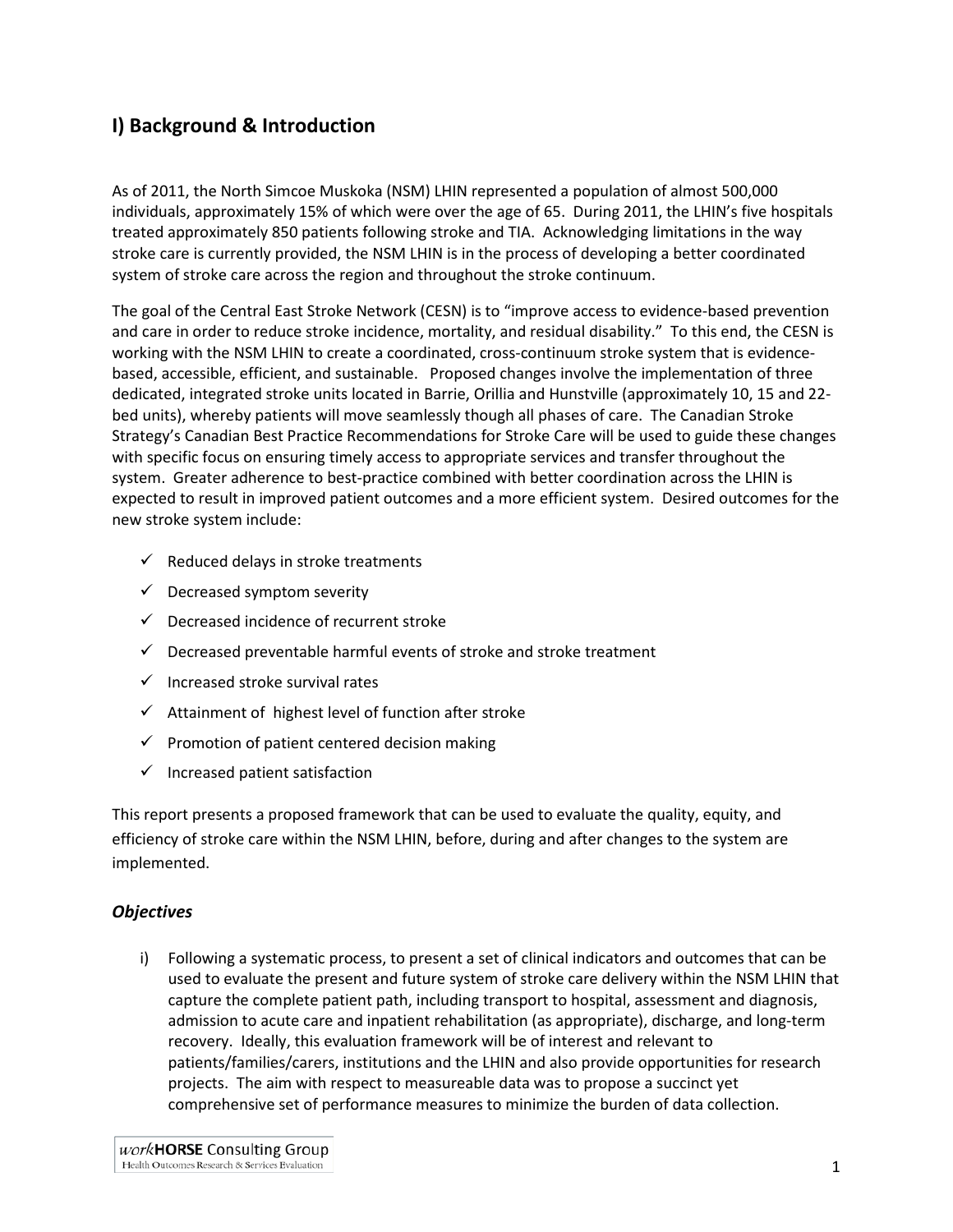<span id="page-8-0"></span>ii) Recognizing that the selection and measurement of system indicators is insufficient, we suggest some steps that can be taken as implementation begins to better inform and understand the underlying processes associated with the indicators and outcomes to be assessed, and to identify and investigate appropriate mechanisms of change as problems arise in real time.

#### *Strategy*

To enable an effective evaluation process, both quantitative and qualitative components are required. Quantitative evaluation of performance measures includes assessment of outcomes as well as measures of care processes that are known to positively influence desirable outcomes. However, in the evaluation of an innovative system of service delivery, it is important to consider that a traditional *a priori* selection and measurement of system indicators or outcomes may not be sufficient to inform our understanding of the processes and mechanisms underlying the results obtained. To provide a more comprehensive picture of the processes underlying the indicators and outcomes, it is important to explore how the intervention components induce a change in practice (mechanisms), the environmental factors that impact on these mechanisms (contexts) and how combinations of both link to the outcomes observed.

## <span id="page-8-1"></span>**II) Qualitative Approach**

One type of evaluation framework that offers the opportunity to examine processes associated with the application of a change or change-intervention rather than the measurement of post-intervention outcomes is that of the realist evaluation. This approach explores the relationship over time among "context" (the study's organizational setting and external constraints, including financial and human resources, prevailing policies, and technologies), "mechanisms" (the stakeholders' ideas about how change will be achieved in an intervention), and "outcomes" (the intended and unintended consequences of the change efforts) (Pawson & Tilley 1997). In general terms, realist evaluation attempts to answer the questions of why, how, when and for whom does an intervention work by examining the processes and mechanisms that are created by the interaction of individuals within the particular contexts in which the interventions or changes are occurring (Ranmuthugala et al. 2011, Goicolea et al. 2012). Data is collected about the specific aspects of program context that might impact on program outcomes, and about the specific mechanisms that might be creating change. Rather than comparing changes for participants who have undertaken a program with a group of people who have not, as is done in experimental studies, a realist evaluation compares mechanisms and outcomes within programs. For example, it may ask whether a program works differently in different localities (and if so, how and why); or for different population groups (rural vs. urban, or for patients with differing socioeconomic status or cultural backgrounds). In addition to identifying processes and mechanisms, realist evaluation can help to explore possible barriers and facilitators to implementation in real time, thereby improving the ability of the system to respond to potential problems as they arise. The realist approach has been used previously by Greenhalgh et al. (2009) to evaluate a large-scale, whole stroke system redesign of the National Health Services in the UK.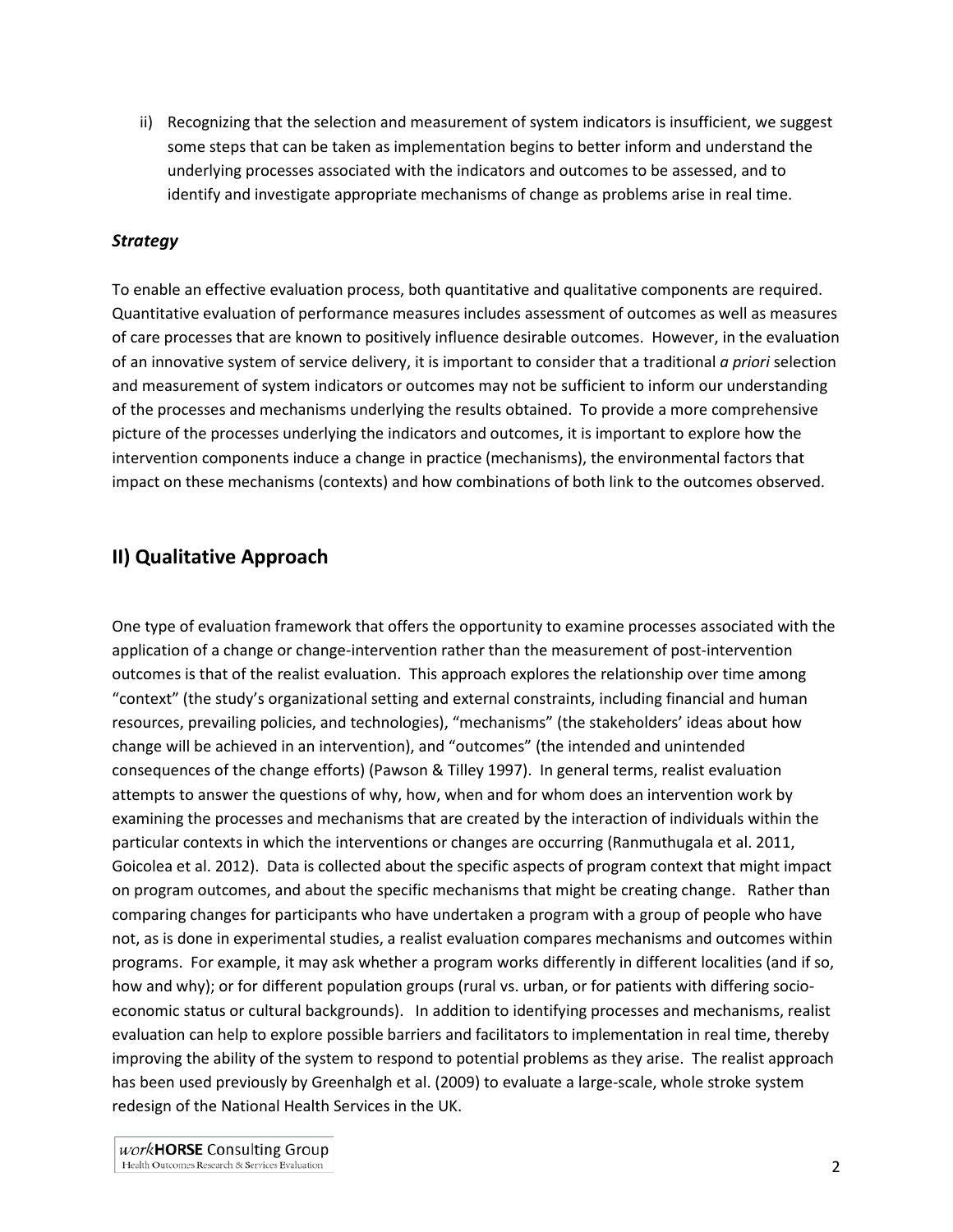Methods used in a realist evaluation are not theory or perspective-dependent but may include:

- $\checkmark$  Ethnographic observation of management meetings, project activities and within the services itself (e.g., ER, inpatient unit, and outpatient clinics)
- $\checkmark$  Focus groups
- $\checkmark$  Semi-structured interviews with stakeholder groups (staff, patients, management/policy groups)
- $\checkmark$  Group interviews
- $\checkmark$  Informal discussions with the staff and stakeholders
- $\checkmark$  Scrutiny of minutes, papers and reports

Information collected from these sources is used to conduct thematic analyses, which are used to identify key themes (e.g., what issues are raised repeatedly by those participants who are surveyed?). Material generated from this process can then be taken back to stakeholders and used to make necessary changes to the processes under review. This procedure is repeated as necessary. Data should be collected early in the transition and completed at facilities providing stroke specific services as well as those facilities from which stroke services will be removed. It is also recommended that an advisory group help identify key stakeholders and informants.

The use of focus groups may be especially advantageous since they can provide a mechanism for engagement in order to promote sustainability and by making use of the onsite expertise available from the pool of knowledge available through local stakeholders in the development of locally relevant and contextually appropriate solutions to address identified barriers. Of course, improved identification of the processes and mechanisms associated with the implementation of system change may also help to understand between facility or program differences noted through the evaluation of quantitative indicators or outputs.

This qualitative approach will be required to evaluate areas of interest that cannot be captured through quantitative evaluation and also to better understand the mechanisms responsible for the results obtained.

#### *Example 1: What impact does increased driving distances have on families?*

For a proportion of patients who experience a stroke and whose home hospital is not one of the 3 dedicated stroke sites, the travel time/distance for their families will increase. Interviews or surveys will be the most effective means of discovering the extent to which the burden has increased for these patients and their families.

#### *Example 2: What impact does the implementation of the new system have on other hospital services (non-stroke rehabilitation units)?*

In this case, the potentially negative impact on other units can be captured quantitatively through collection of processes indicators such as changes in patient volumes, bed allocation and staffing ratios, and the proportion of total bed days occupied by stroke patients (as a total of the number of rehab bed days). Additional information can also be collected through the use of focus groups with key stakeholders conducted by an independent 3<sup>rd</sup> party. From the patient/carers' perspective, issues related to satisfaction with care or services can be captured. From the perspective of the healthcare practitioners, information on how the changes are impacting clinical practice and barriers/facilitators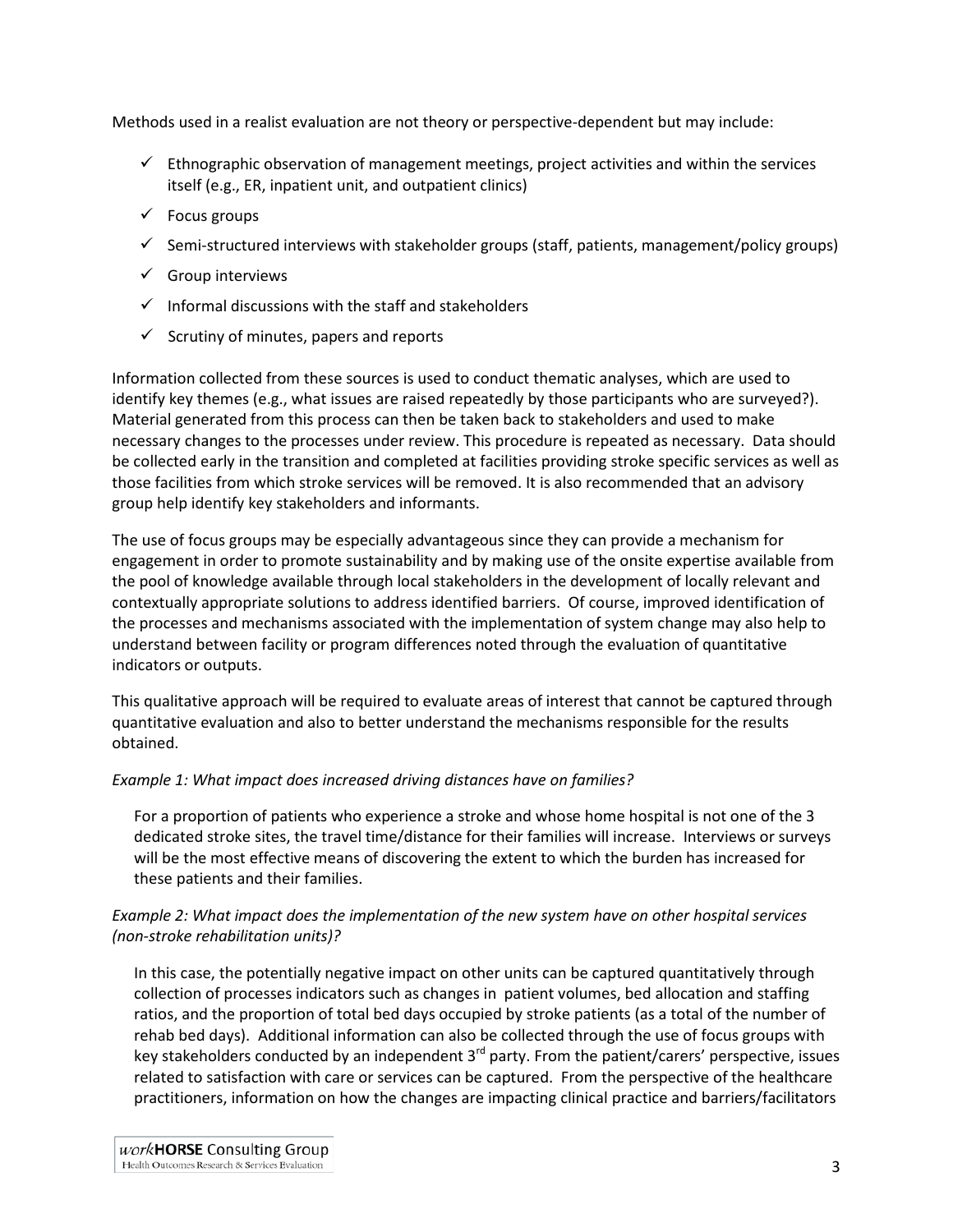of clinical practice can be identified. Also, from managers/administrator/MDs' perspective, knowledge on how the changes are impacting decisions around resource allocation and staffing can be gleaned.

These are 2 examples of areas of evaluation that have already been raised by the sponsor. Other areas that have been identified relate to Human Resources issues, communication, and patient flow and access. Additional areas will be identified through discussions with stakeholders and specific qualitative evaluation methods (e.g., staff and patient surveys), which will need to be developed going forward.

# <span id="page-10-1"></span><span id="page-10-0"></span>**III) Quantitative Approach**

#### *Methods used to identify the most suitable process indicators and outcomes*

*Step 1.* We identified current sources of process indicators/performance measures associated with stroke care provision across the continuum as recommended by a number of groups/organizations. Individual items were classified as either process indicator or outcome. Process indicators are of greatest interest to healthcare providers at the level of the individual hospital and the LHIN. Outcomes examine the impact of treatment several months after the event and are of greater interest to both patients and the LHIN and can also be used for research purposes. To capture this range of interests, it was felt to be important to include both types of measures. The results of this process are included in Table 1.

| Source                                                                                     | <b>Time frame</b>           | <b>Process</b><br><b>Indicators</b> | <b>Outcomes</b> |  |  |  |
|--------------------------------------------------------------------------------------------|-----------------------------|-------------------------------------|-----------------|--|--|--|
| Canadian Stroke Strategy Performance<br>Measurement Manual (2008/2010 working<br>document) | Cross-<br>continuum         | 157                                 |                 |  |  |  |
| Canadian Stroke Strategy Core Performance<br>Indicator Update (2010)                       | Cross<br>continuum          | 21                                  | 0               |  |  |  |
| Ontario Stroke System Stroke Rehabilitation<br>Performance Measurement Manual (2007)       | Rehabilitation              | 20                                  | 0               |  |  |  |
| Ontario Stroke Report Card+                                                                | Cross<br>continuum          | 17                                  | 3               |  |  |  |
| The Danish National Indicator Project (Mainz et al.<br>2004)                               | Acute                       | 7                                   | 1               |  |  |  |
| Stroke QBP Recommended Indicators ++                                                       | Hyperacute,<br>acute, rehab | 10                                  | 3               |  |  |  |
| Stroke and Stroke Rehabilitation Performance<br>Measurement Set*                           | Cross<br>continuum          | 13                                  |                 |  |  |  |

#### **Table 1. Sources of Performance Measures**

† Data currently collected.

†† The 13 indicator and outcomes recommended by the QBP funding reform may become mandatory at some pint and have been excluded from the selection process, although many of them are already included in the CSS PMM.

\* American Academy of Neurology/ American College of Radiology/National Committee for Quality Assurance/American Medical Association.

work**HORSE** Consulting Group Health Outcomes Research & Services Evaluation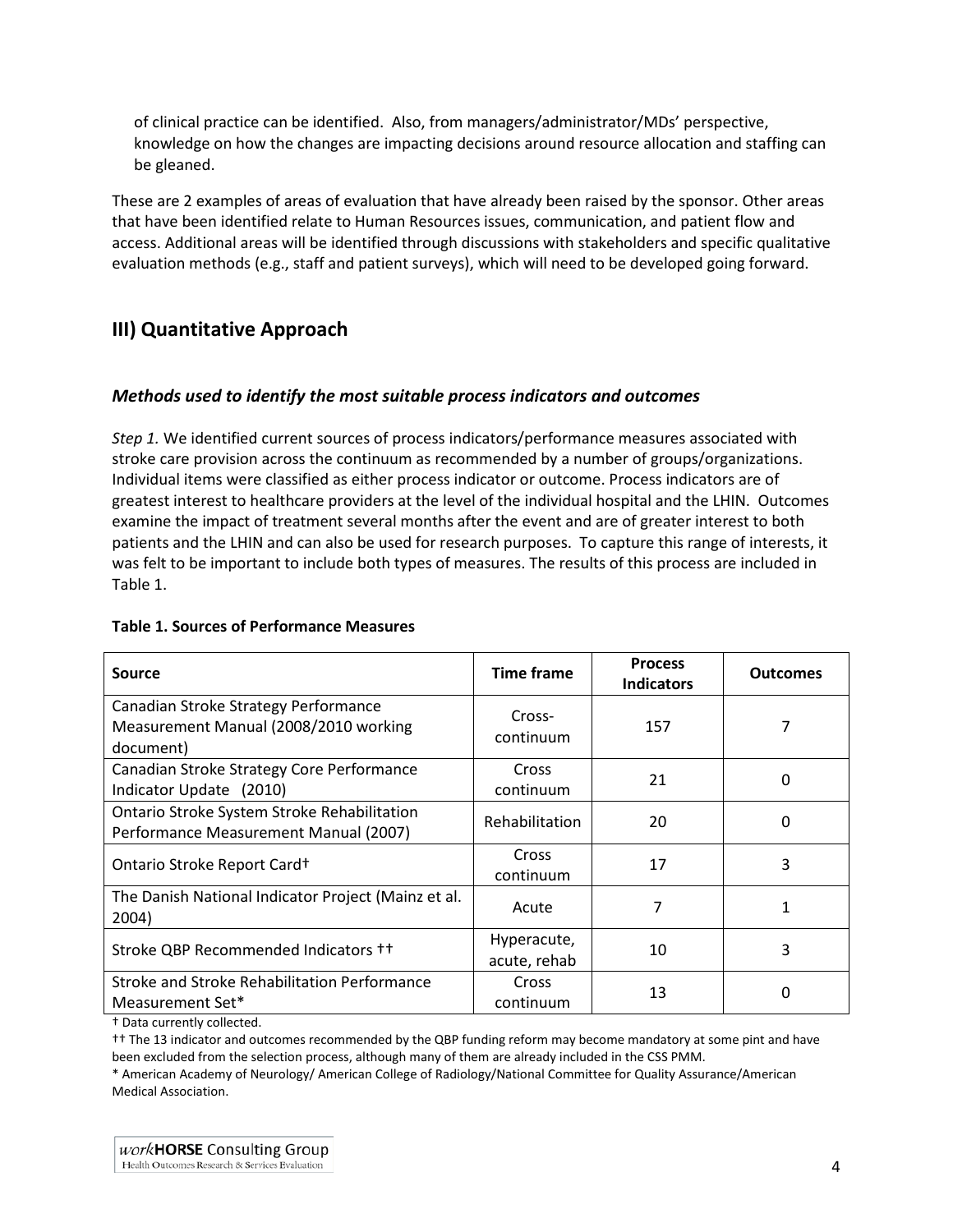Upon review of the results from this initial step, it was obvious that the Canadian Stroke Strategy's Performance Measurement Manual (2008/2010 working draft) was the most comprehensive and detailed. The great majority of the process indicators identified captured adherence to best practice guidelines (e.g., did the patient receive a CT/MRI prior to discharge?). The remaining documents included more abbreviated lists of performance measures, with much duplication among the sources.

Therefore, the framework developed by the Canadian Stroke Strategy's Performance Measurement Manual (CSS PMM) was used as a base for selection of appropriate process indicators and outcomes. The advantages of using this system as the basis for evaluation are:

- i) It was designed for the monitoring and evaluation of stroke care in Canada at a provincial, regional health and local level.
- ii) Its focus is on the processes of care and impacts on patient outcomes.
- iii) It will enable comparisons with other LHINs or OSN regions
- iv) It is aligned with Accreditation Canada.

There are several limitations to adopting the CSS PMM, or any other single source for evaluation. First, the list of clinical indicators and outcomes included in the CSS PMM is extensive, including 157 clinical (process) indicators (53 considered core) and 7 outcome measures (6 core) (Appendix A). Alternatively, the remaining sources of performance measures were not felt to be sufficiently comprehensive, and did not cover the stroke continuum. Finally, it was felt that several important components of care were either not accurately reflected by the process indicators included in these documents or not addressed at all.

*Step 2.* Using a conceptual framework developed by the Organization for Economic Co-operation and Development (OECD) Health Care Quality Indicator (HCQI) Project (2006), each process indicator was classified within one or more of the following healthcare dimensions, as appropriate: *Accessibility, Appropriateness, Capability/competence, Continuity, Effectiveness, Efficiency, Equity, Responsiveness/acceptability and Safety.* This approach used a health determinants model and was designed as a system of health system performance. Although not stroke-specific, it was chosen for its rigor, its multidimensional nature and its alignment with our objectives. Additionally, many of the healthcare dimensions identified are already included in the Canadian Institute for Health Information, Health Indicators (2005). The reasons for taking this approach were two-fold. First, it was of interest to determine if the indicators included in the identified performance documents clustered around one of more health dimensions. If so, there was likely some redundancy that could be eliminated, reducing the total number of indicators chosen for selection. The second reason was to create a multi-dimensional snapshot of assessment in order to determine whether there were gaps in any health dimensions that needed to be addressed.

*Step 3.* Finally, we reviewed each indicator and outcome in turn. Based on discussion and consensus among 3-4 of the consultants, a decision to maintain, reject or modify the wording of each indicator was made with consideration to the NSM LHIN's perspective. The wording of an existing indicator was modified when its precision or clarity was ambiguous. A final list of recommended process indicators and outcomes is presented, along with our recommendations for additions. Process indicators that were not thought to be useful are listed, along with our rationale for deletion or modification, in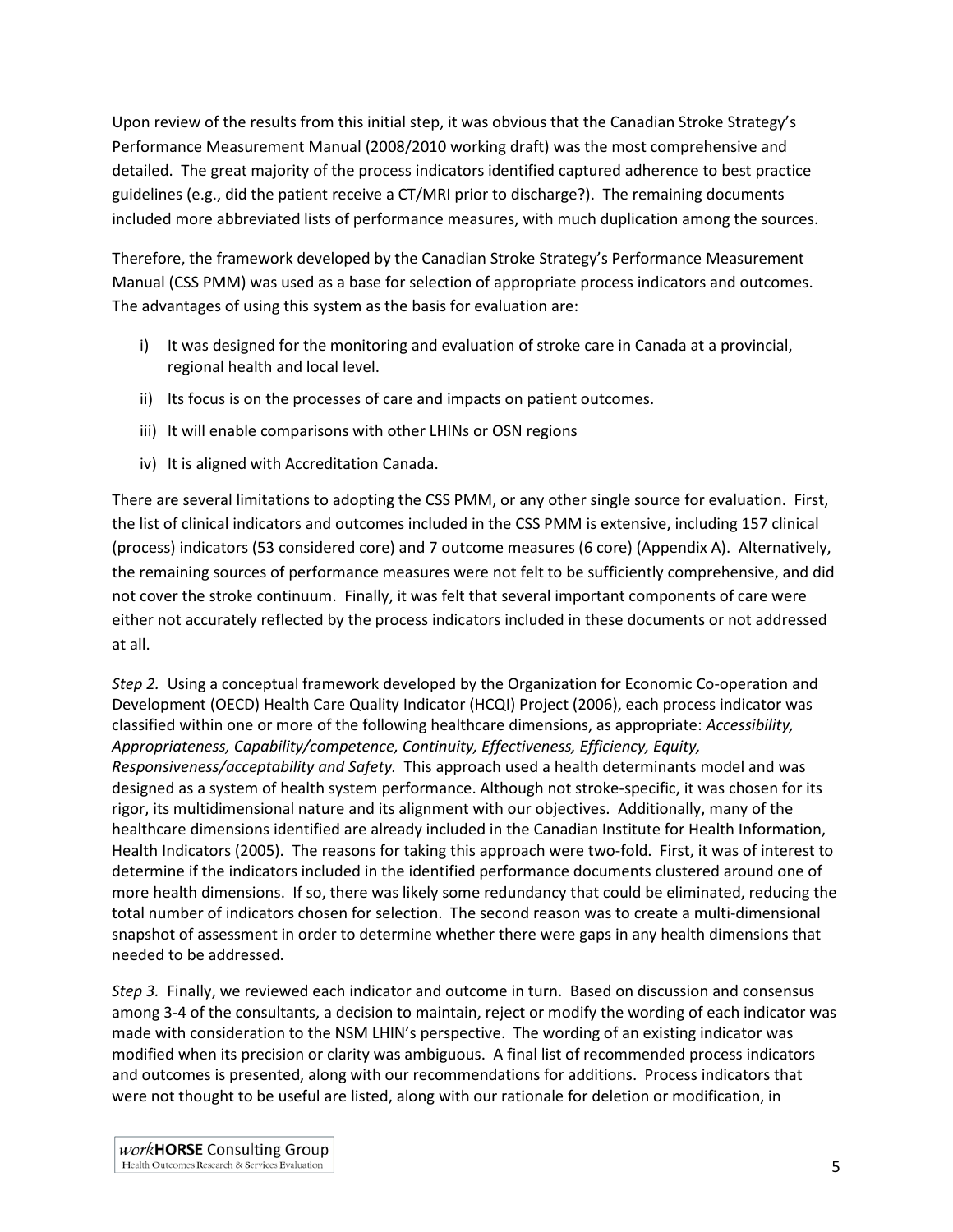Appendix B. Our recommendations were guided by what we considered to be the key concepts in each area along the continuum. Recommended process indicators were grouped by sector of care (hyperacute, acute, inpatient rehabilitation and outpatient/community care) when appropriate and indicators that apply to more than one sector similarly grouped. The key themes guiding the focus of evaluation in each area were identified and are presented below.

- I. Applicable to Hyperacute/Acute/Inpatient Rehabilitation and/or Outpatient/Community
	- $\checkmark$  Are patients being screened for dysphagia, depression and cognitive impairment at care transitions points?
	- $\checkmark$  Is there continuity of care between transition points?

#### *II. Hyperacute*

- $\checkmark$  Do patients arrive to the ER in a timely fashion?
- $\checkmark$  Do all eligible patients receive tPA?

#### *III. Acute*

- $\checkmark$  Are patients cared for in the appropriate setting (stroke units)?
- $\checkmark$  Are patient assessments conducted in a timely manner and medical investigation completed prior to discharge/transfer?
- $\checkmark$  Are patients screened for eligibility for inpatient/outpatient rehabilitation candidacy?

#### IV. *Rehabilitation*

- $\checkmark$  Are patients who are identified as inpatient rehabilitation candidates admitted to dedicated inpatient units?
- $\checkmark$  Do patients receive 3 hours of therapy each day?
- *V. Outpatient/community*
	- $\checkmark$  Do patients who are discharged to the community receive appropriate, ongoing rehabilitation services of appropriate intensity and duration?

*Step 4.* Recommendations for indicators and outcomes not included in any of the source documents were developed based on gaps identified by the conceptual framework evaluation.

<span id="page-12-0"></span>*Step 5.* Finally, we present some suggestions for next steps going forward.

#### *Summary of Recommendations*

Tables 2 and 3 list process indicators and outcomes recommended for inclusion in the framework within each area along the care continuum.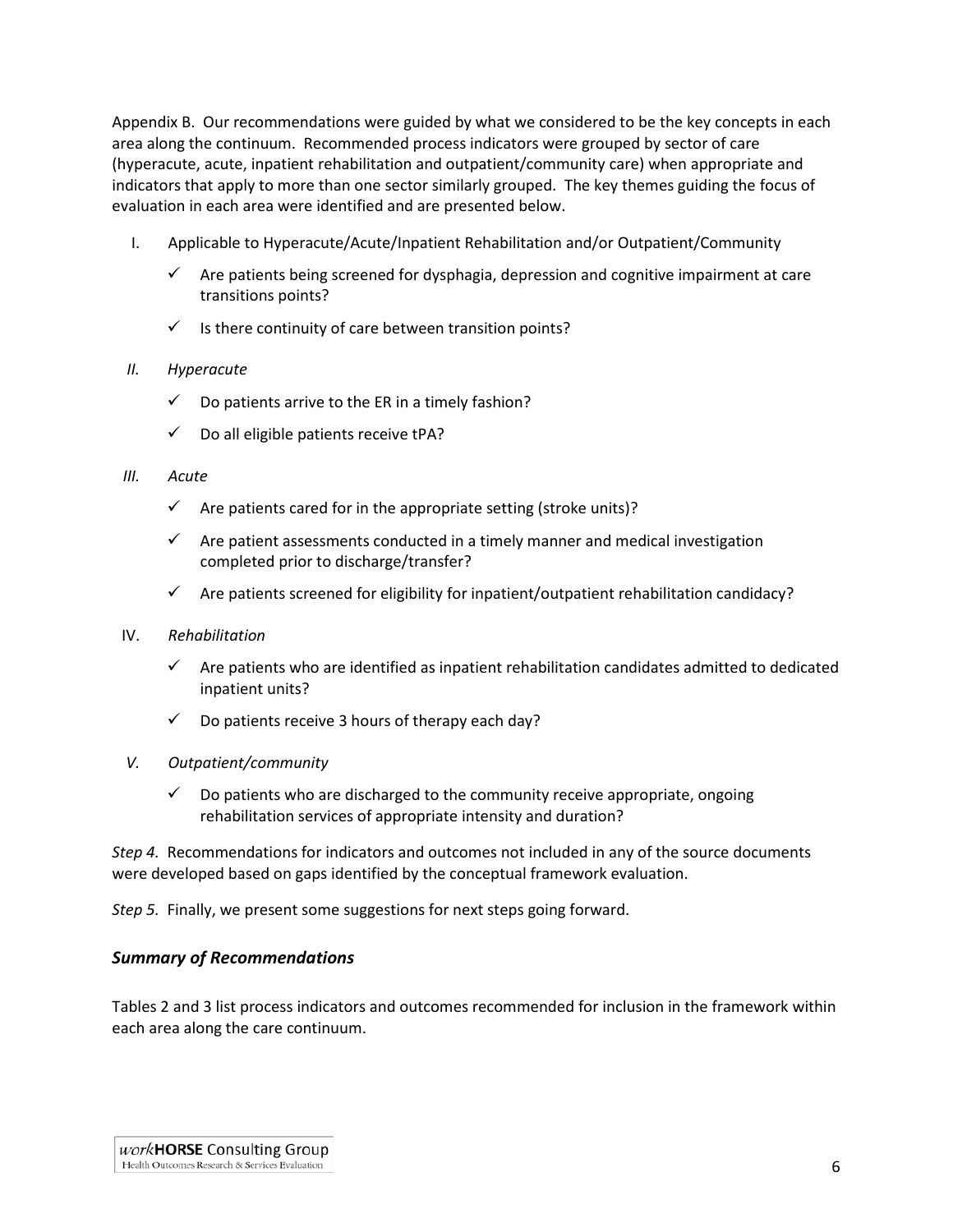#### **Table 2. Recommended Outcomes**

| #              | <b>Outcome</b>                                                                                                          | <b>Comments</b>                                                                                                                                 |  |  |
|----------------|-------------------------------------------------------------------------------------------------------------------------|-------------------------------------------------------------------------------------------------------------------------------------------------|--|--|
|                | i) Previously proposed                                                                                                  |                                                                                                                                                 |  |  |
| $\mathbf{1}$   | 30-day risk-adjusted mortality rates for all stroke.                                                                    | Core CSS performance measure.                                                                                                                   |  |  |
| $\overline{2}$ | 30-day in-hospital mortality rate for all admitted<br>patients.                                                         | Data currently available (DAD).                                                                                                                 |  |  |
| 3              | Percentage of patients requiring readmission to an<br>acute-care hospital for stroke-related causes, within 90<br>days. | Data currently available.                                                                                                                       |  |  |
| $\overline{4}$ | Recurrence of stroke or TIA within 30, 90 and 365 days<br>following initial event.                                      | Data currently available.                                                                                                                       |  |  |
|                | ii) New (proposed)                                                                                                      |                                                                                                                                                 |  |  |
| $\mathbf{1}$   | Death/disability at 6 months.                                                                                           | Disability assessed using the Modified<br>Rankin Scale (≥2).                                                                                    |  |  |
| $\overline{2}$ | Death/need for institutionalization at 6 months.                                                                        | Research-focused outcome.                                                                                                                       |  |  |
| 3              | Reintegration to Normal Living Scale (Wood-Dauphinee<br>& Williams, 1987).                                              | To be assessed 3-6 months following<br>stroke. Patient-centred outcome.                                                                         |  |  |
| 4              | EQ-5D (EuroQol Group, 1990).                                                                                            | To be assessed 3-6 months following<br>stroke. Patient-centred outcome.                                                                         |  |  |
| 5              | The Medical Outcomes Study Short<br>Form 36 (SF-36) (Ware & Sherbourne, 1992).                                          | To be assessed 3-6 months following<br>stroke. Patient-centred outcome.<br>Expensive, but is well-recognized and<br>has well-established norms. |  |  |
| 6              | Bakas Caregivers Outcomes Scale (BCOS) (Bakas &<br>Champion, 1999).                                                     | Common and well-investigated in this<br>population.                                                                                             |  |  |
| 7              | Caregivers Strain Index (CSI) (Gerritsen & Van Der Ende,<br>1994).                                                      | Common and well-investigated in this<br>population.                                                                                             |  |  |

The list of 7 new outcomes we suggest were included to reflect gaps in the current system of evaluation. Other than mortality and readmission, no patient-centred outcomes are currently collected. If the new system is to be evaluated comprehensively, the patient/carer perspective must also be included. We have included 2 health-related quality of life scales, and 2 caregiver strain scales, although it is anticipated that only one of each is required. The pros/cons of the SF-36 versus the EQ-5D and the BCOS versus the CSI can be explored in future discussions with stakeholders. The RNLI was included as it captures activities of daily living and social relationships following discharge from hospital. None of the outcomes suggested are currently available but could be collected via telephone or in person interviews. The inclusion of the composite outcomes of death/disability and death/institutionalization were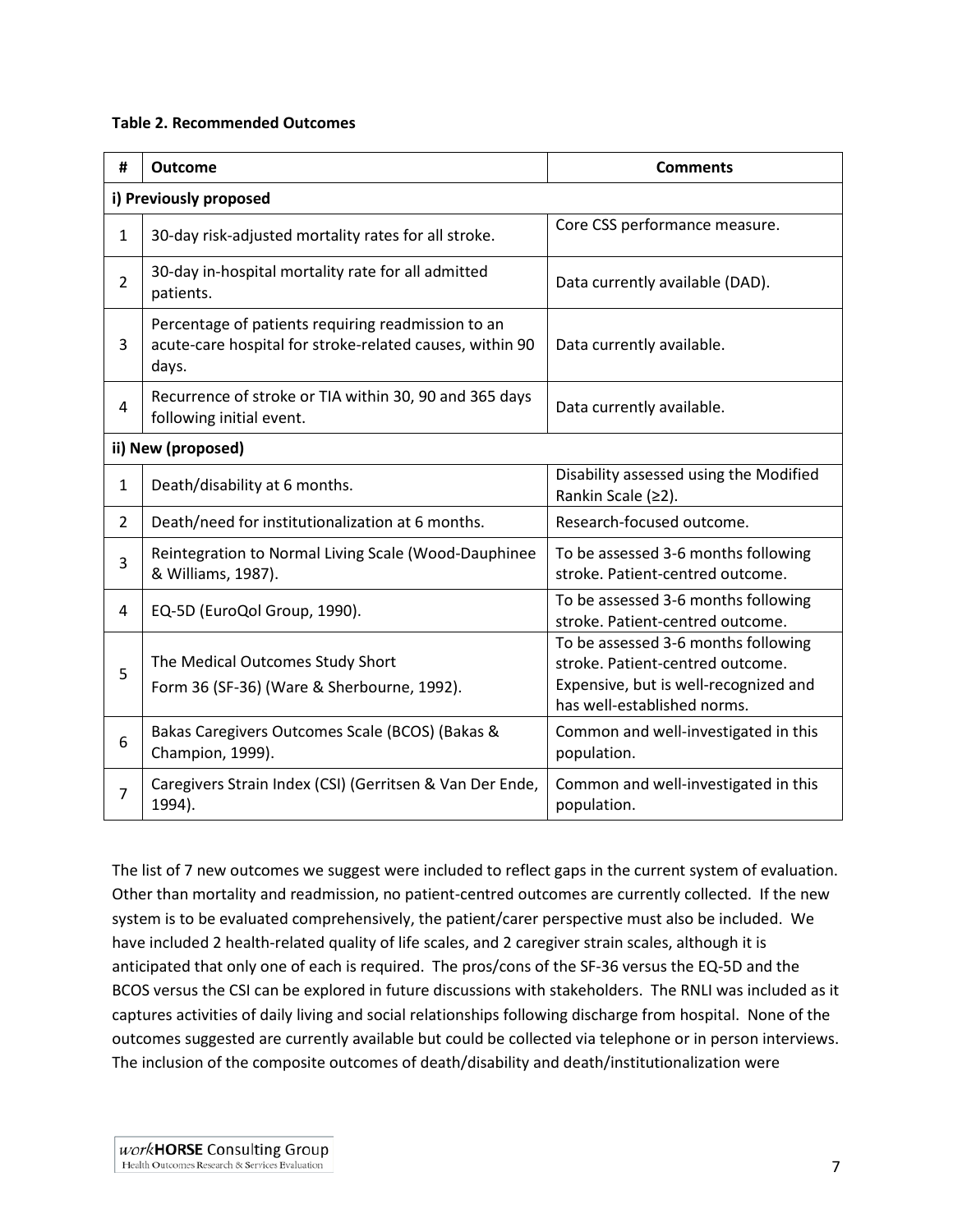included for research purposes, as these outcomes are commonly reported in the peer-reviewed literature.

|  | <b>Table 3. Recommended Process Indicators</b> |  |  |
|--|------------------------------------------------|--|--|
|--|------------------------------------------------|--|--|

| #              | Indicator                                                                                                                                                                              | <b>Health Care</b><br>Dimension(s)<br>Captured | Data Source        |
|----------------|----------------------------------------------------------------------------------------------------------------------------------------------------------------------------------------|------------------------------------------------|--------------------|
|                | i) Applicable to Hyperacute/Acute/Inpatient rehabilitation and or Outpatient/Community                                                                                                 |                                                |                    |
| $\mathbf{1}$   | Proportion of patients with stroke/TIA discharged<br>home who are referred to organized secondary stroke<br>prevention services.                                                       | Appropriateness                                | <b>Chart Audit</b> |
| $\overline{2}$ | Proportion of all stroke patients admitted to hospitals<br>who are cared for on a stroke unit.                                                                                         | Appropriateness                                | <b>Chart Audit</b> |
| 3              | Proportion of stroke patients' total LOS that was spent<br>on the stroke unit.                                                                                                         | Appropriateness                                | <b>Chart Audit</b> |
| 4              | Mean time to initial contact by PT/OT/SLP/SW for<br>patients who require their services.                                                                                               | <b>Timeliness</b>                              | <b>Chart Audit</b> |
| 5              | Mean active LOS for stroke patients admitted to<br>hospital.                                                                                                                           | Efficiency                                     | <b>DAD</b>         |
| 6              | Proportion of patients who experience any medical<br>complication during inpatient stay.                                                                                               | Safety                                         | <b>Chart Audit</b> |
| 7              | Proportion of stroke patients who are screened for<br>cognitive impairment using a validated tool at each<br>care transition.                                                          | Appropriateness                                | <b>Chart Audit</b> |
| 8              | Proportion of stroke patients who are suspected to<br>have cognitive deficits who are seen for cognitive<br>assessment by a qualified healthcare practitioner.                         | Appropriateness                                | <b>Chart Audit</b> |
| 9              | Proportion of stroke patients screened for depression<br>using a validated assessment tool at each care<br>transition.                                                                 | Appropriateness                                | <b>Chart Audit</b> |
| 10             | Proportion of stroke patients seen for assessment or<br>intervention for a suspected diagnosis of depression by<br>a qualified healthcare practitioner.                                | Appropriateness                                | <b>Chart Audit</b> |
| 11             | Proportion of stroke patients who are originally from<br>the community who return to the community, by<br>stroke severity (RPG for those discharged from<br>inpatient rehabilitation). | Effectiveness                                  | <b>DAD</b>         |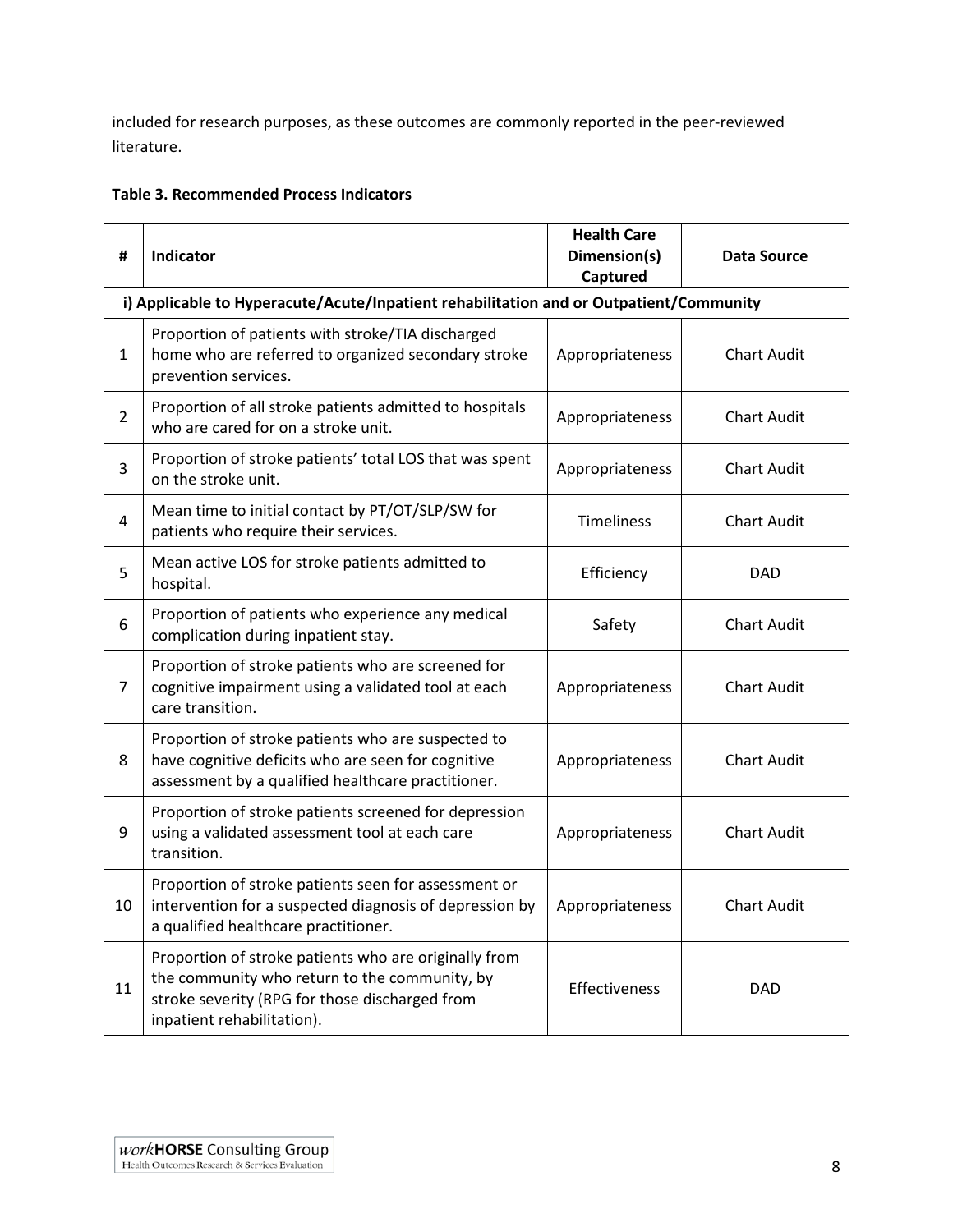| #              | Indicator                                                                                                                                                                                            | <b>Health Care</b><br>Dimension(s)<br>Captured | Data Source        |  |
|----------------|------------------------------------------------------------------------------------------------------------------------------------------------------------------------------------------------------|------------------------------------------------|--------------------|--|
| 12             | Percentage of eligible stroke patients discharged to the<br>community who receive a referral for outpatient<br>rehabilitation prior to discharge from acute care and/or<br>inpatient rehabilitation. | Continuity                                     | <b>Chart Audit</b> |  |
| 13             | Proportion of patients for whom a discharge summary<br>is completed within 48 hours of transition and received<br>by the patient/family and the care provider at the next<br>stage of care.          | Continuity                                     | <b>Chart Audit</b> |  |
| 14             | Proportion of stroke patients whose ongoing<br>rehabilitation needs are assessed at the time of<br>discharge from acute care, inpatient rehabilitation, and<br>outpatient rehabilitation.            | Appropriateness                                | <b>Chart Audit</b> |  |
|                | ii) Hyperacute (also see i 1-2)                                                                                                                                                                      |                                                |                    |  |
| 1              | Mean number of days spent in ALC.                                                                                                                                                                    | Efficiency                                     | <b>NACRS</b>       |  |
| $\overline{2}$ | Mean time from initial call received by emergency<br>dispatch centre to patient arrival at an emergency<br>department that provides stroke services.                                                 | Timeliness,<br>Appropriateness                 | <b>Chart Audit</b> |  |
| 3              | Proportion of suspected stroke patients transported by<br>EMS who received final diagnosis of a stroke or TIA<br>during hospital stay.                                                               | Capability                                     | NACRS/DAD          |  |
| 4              | Proportion of suspected stroke patients transferred by<br>EMS to a non-stroke ER.                                                                                                                    | Appropriateness                                | <b>NACRS</b>       |  |
| 5              | Proportion of all eligible ischemic stroke patients who<br>receive treatment with alteplase.                                                                                                         | Appropriateness<br>Accessibility               | <b>NACRS</b>       |  |
| 6              | Proportion of patients with symptomatic intracerebral<br>hemorrhage following alteplase treatment.                                                                                                   | Safety                                         | NACRS/DAD          |  |
| $\overline{7}$ | Proportion of ischemic stroke patients who receive<br>acute aspirin therapy within the first 48 hours following<br>a stroke event.                                                                   | Timeliness<br>Appropriateness                  | <b>Chart Audit</b> |  |
| 8              | Proportion of all stroke patients who receive a head<br>CT\MRI prior to hospital discharge.                                                                                                          | Appropriateness<br>Accessibility               | NACRS/DAD          |  |
| 9              | Mean time from arrival in ER to CT/MRI for patients<br>with suspected stroke.                                                                                                                        | Timeliness                                     | <b>NACRS</b>       |  |
| 10             | Proportion of eligible patients who receive in-hospital<br>carotid imaging.                                                                                                                          | Appropriateness                                | <b>NACRS</b>       |  |
| 11             | Proportion of stroke patients with an initial dysphagia<br>validated screening within 48 hrs of admission.                                                                                           | Appropriateness                                | <b>Chart Audit</b> |  |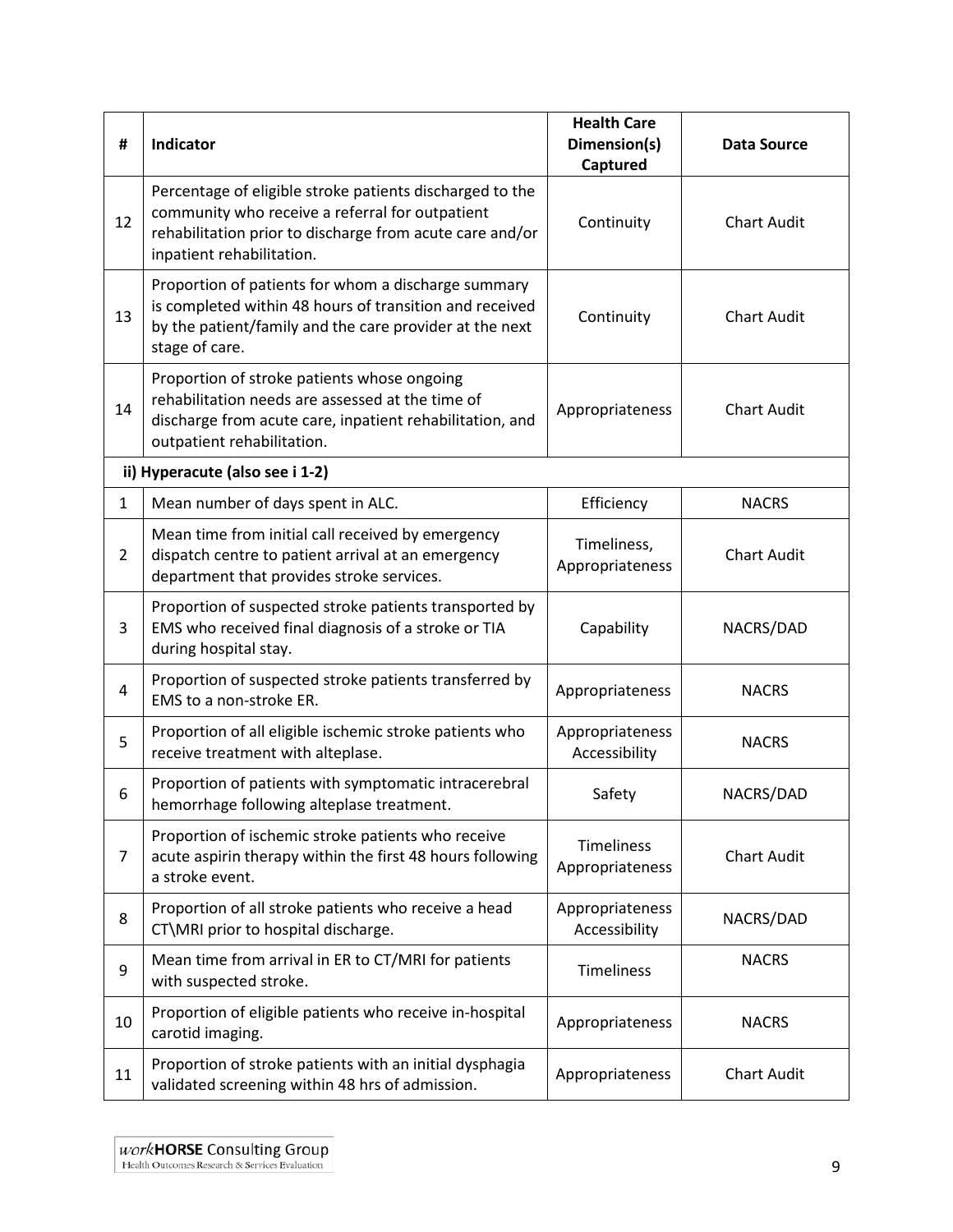| #              | Indicator                                                                                                                                                                                                   | <b>Health Care</b><br>Dimension(s)<br>Captured | <b>Data Source</b>                                                           |  |  |  |
|----------------|-------------------------------------------------------------------------------------------------------------------------------------------------------------------------------------------------------------|------------------------------------------------|------------------------------------------------------------------------------|--|--|--|
|                | iii) Acute Care (also see i 1-11, 13-15)                                                                                                                                                                    |                                                |                                                                              |  |  |  |
| 1              | Mean number of days spent in ALC.                                                                                                                                                                           | Efficiency                                     | <b>DAD</b>                                                                   |  |  |  |
| $\overline{2}$ | Proportion of eligible patients who were mobilized<br>within 48 hours of hospital admission.                                                                                                                | Appropriateness                                | <b>Chart Audit</b>                                                           |  |  |  |
| 3              | Time to first evaluation of inpatient/outpatient<br>rehabilitation candidacy.                                                                                                                               | <b>Timeliness</b>                              | <b>Chart Audit</b>                                                           |  |  |  |
| 4              | Proportion of stroke patients deemed too severely<br>impaired to be rehabilitation candidates on first<br>assessment, who were reassessed prior to discharge.                                               | Appropriateness                                | <b>Chart Audit</b>                                                           |  |  |  |
| 5              | Proportion of stroke patients admitted to a stroke unit<br>who, upon arrival/assessment, are not candidates for<br>stroke unit care (e.g., palliative, LTC, etc.) (new)                                     | Appropriateness                                | <b>Chart Audit</b>                                                           |  |  |  |
| 6              | Mean time to repatriation to home hospital for stroke<br>patients admitted to a stroke unit who, upon<br>arrival/assessment, are not candidates for stroke unit<br>care (e.g., palliative, LTC, etc.) (new) | <b>Timeliness</b><br>Appropriateness           | <b>Chart Audit</b>                                                           |  |  |  |
|                | iv) Inpatient Rehabilitation (also see i 1,3-11, 13-15)                                                                                                                                                     |                                                |                                                                              |  |  |  |
| $\mathbf{1}$   | Mean number of days spent in ALC.                                                                                                                                                                           | Efficiency                                     | <b>NRS</b>                                                                   |  |  |  |
| $\overline{2}$ | Proportion of patient identified as inpatient<br>rehabilitation candidates during acute stay, using a<br>standardized tool (e.g., Alpha-FIM) who are admitted<br>for inpatient rehabilitation.              | Accessibility                                  | <b>Chart Audit</b>                                                           |  |  |  |
| 3              | Proportion of total time during inpatient rehabilitation<br>following an acute stroke event that is spent on a<br>rehabilitation stroke unit.                                                               | Appropriateness                                | <b>Chart Audit</b>                                                           |  |  |  |
| 4              | Mean number of hours per day (7 days) of direct<br>therapy provided by PT/OT/SLP, for patients receiving<br>each treatment.                                                                                 | Appropriateness                                | <b>Chart Audit</b><br>Workload<br>measurement<br>programs<br>(e.g., Infomed) |  |  |  |
| 5              | FIM efficiency from admission to an inpatient<br>rehabilitation program to discharge, by RPG.                                                                                                               | Effectiveness                                  | <b>NRS</b>                                                                   |  |  |  |
|                | v) Outpatient and Community Rehabilitation (also see i 5, 8-12, 14-15)                                                                                                                                      |                                                |                                                                              |  |  |  |
| 1              | Proportion of patients with stroke/TIA discharged from<br>the ER with a referral to secondary stroke prevention<br>services that are seen in the SSPC within 72 hours.                                      | Timeliness,<br>Continuity                      | <b>Chart Audit</b>                                                           |  |  |  |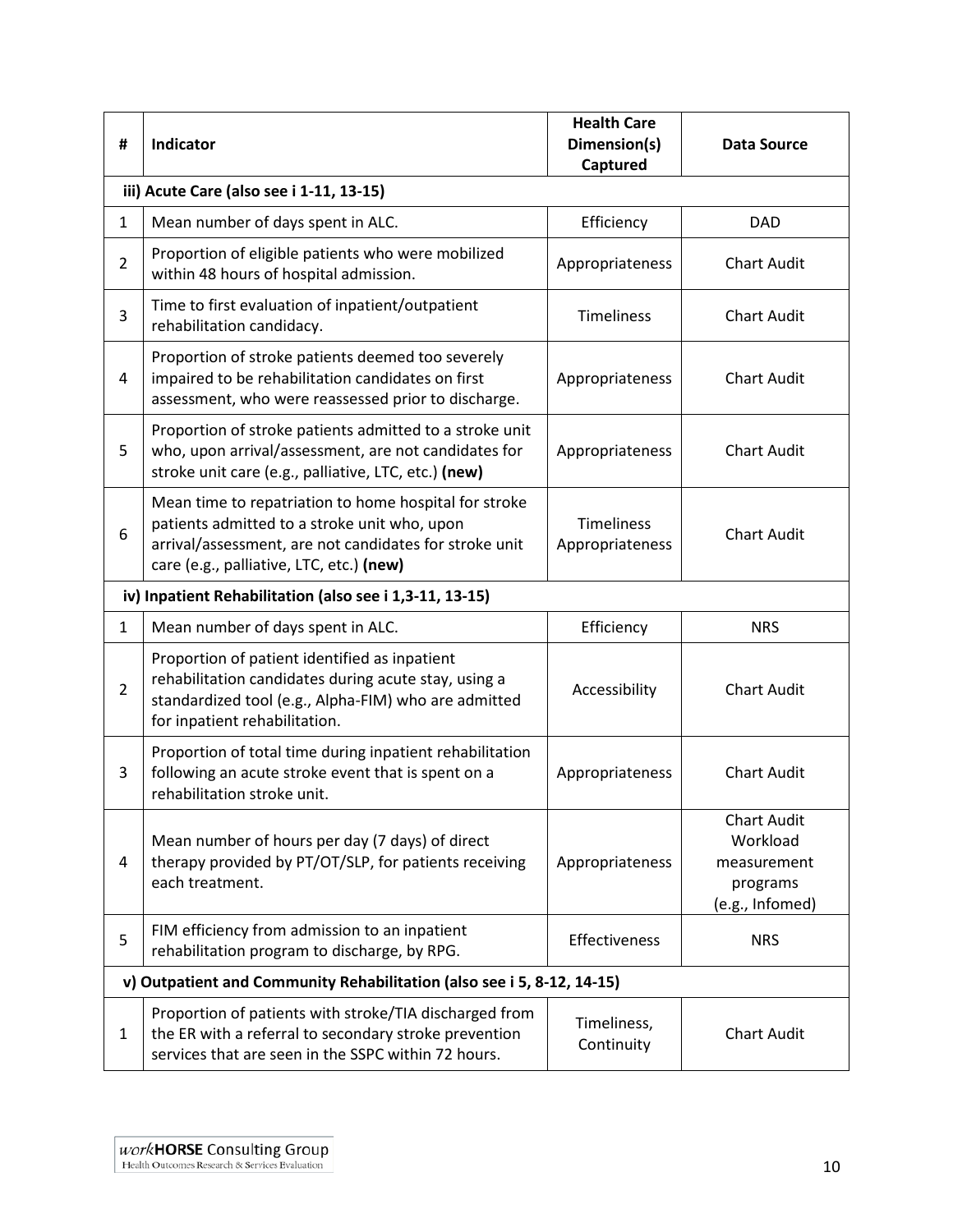| #              | Indicator                                                                                                                                                                     | <b>Health Care</b><br>Dimension(s)<br>Captured | <b>Data Source</b>        |
|----------------|-------------------------------------------------------------------------------------------------------------------------------------------------------------------------------|------------------------------------------------|---------------------------|
| $\overline{2}$ | Proportion of eligible stroke patients discharged from<br>acute care or inpatient rehabilitation, who received<br>outpatient services, by stroke severity.                    | Accessibility                                  | <b>Chart Audit</b>        |
| 3              | For all patients for whom outpatient rehab is required,<br>mean length of time between referral for outpatient<br>rehabilitation to commencement of therapy.                  | <b>Timeliness</b><br>Continuity                | MoHLTC HCD/Chart<br>Audit |
| 4              | Mean Frequency (hours per week) and duration<br>(number of weeks) of therapy per discipline (PT, OT,<br>SLP, SW) as appropriate.                                              | Accessibility,<br>Appropriateness              | <b>Chart Audit</b>        |
| 5              | Change in functional status scores, using a standardized<br>measurement tool, for stroke survivors that participate<br>Effectiveness<br>in community rehabilitation programs. |                                                | <b>Chart Audit</b>        |
|                | vi) Broad System-Level Indicators                                                                                                                                             |                                                |                           |
| 1              | Proportion of total acute and/or rehabilitation bed<br>days occupied by a stroke patient.                                                                                     | Equity                                         | DAD/NRS                   |
| $\overline{2}$ | Proportion of acute ischemic stroke patients who arrive<br>at hospital within 3.5 hours of stroke symptom onset.                                                              | <b>Timeliness</b>                              | <b>NACRS</b>              |
| 3              | Proportion of suspected stroke patients whose first<br>contact with hospital ER is via EMS.                                                                                   | Accessibility                                  | <b>NACRS</b>              |

Abbreviations: DAD, Discharge Abstract Database; MoHLTC HCD, Ministry of Health and Long-Term Care Home Care Database; NACRS, National Ambulatory Care Reporting System; NRS, National Rehabilitation Report System

<span id="page-17-0"></span>Of the 44 process indicators recommended, 41 exist currently; many of them were reworded to enhance clarity or meaning, while three new ones were added following preliminary review by the sponsor.

### *Potential Facilitating Factors and Barriers to Evaluation*

Although some of the process indicators and outcomes recommended are available through existing databases, many can only be retrieved through chart audits, a lengthy, time-consuming and expensive process. However, among the indicators noted as requiring chart audit, many are currently captured by the Ontario Stroke Audit, conducted every 2 years. Due to funding issues, the OSA's future is in jeopardy but this audit tool demonstrates the feasibility of prospective data collection. A coordinated revision in charting practices could be developed and implemented and used to facilitate the prospective collection of data (i.e., a NSM LHIN stroke registry). It should also be noted that the acquisition of data through surveys, interviews and focus groups is also time-consuming. The commitment of resources for system evaluation has not yet been established, so the scope of data that can be reasonably expected to be collected is not yet known. Unfortunately, because the techniques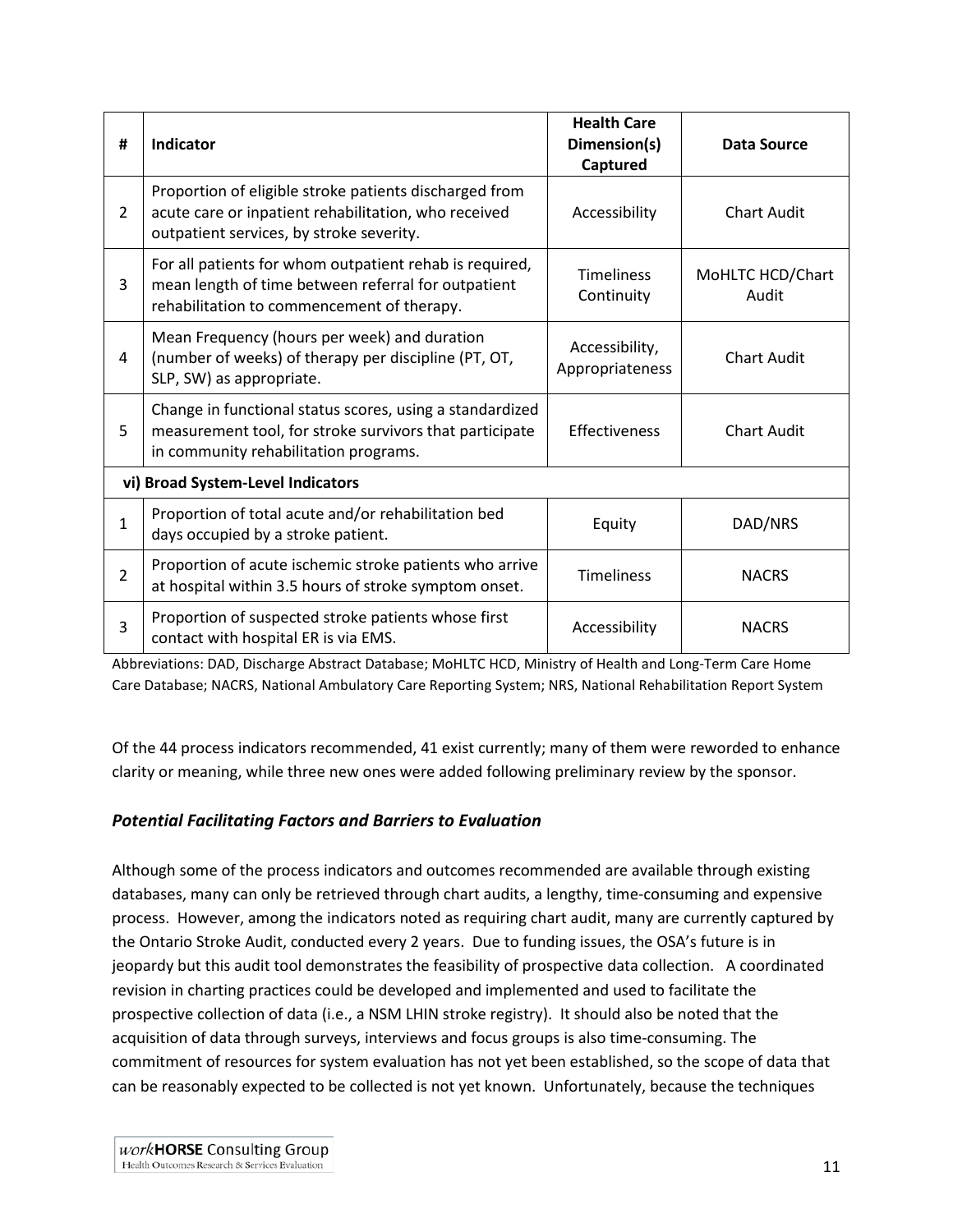need to be flexible, iterative and ongoing, successful evaluation cannot be achieved using a simple, straightforward approach. At the same time, steps can be taken to minimize the cost and burden of evaluation. For example, random sampling techniques can be used so that full data collection is not required for every patient and data collection can be staggered so that a limited but constant supply of data is available.

One of the facilitators of evaluation is the fact that the indicators and outcomes selected for inclusion in the evaluation framework have a strong evidence base.

### <span id="page-18-0"></span>*Considerations for Use*

Going forward, it is expected that additional input will be required from stakeholders within the CESN and the NSM LHIN whose perspectives were not included in this process. Meetings with these groups will help to:

- $\checkmark$  Refine the definition of system success(es)
- $\checkmark$  Set performance targets and standards
- $\checkmark$  Identify additional areas of interest such as structural indicators (staffing ratios, # beds available)
- $\checkmark$  Explore and troubleshoot issues related to logistics and feasibility of data collection
- $\checkmark$  To establish the scope and frequency of data collection.

It is anticipated that there will be changes to the set of proposed indicators and outcomes that have been recommended and that amendments will be made following more comprehensive review. Since stakeholders have not yet had the opportunity to participate in this process, the full scope of the areas of interest is not yet known. Some procedures among hospitals will need to be standardized to enable comparisons between sites. For example, the adoption of a harmonized method to assess baseline stroke severity will be required to enable more meaningful interpretation of results. Therefore, the sponsors may need to consider adopting the National Health Institutes of Stroke Severity Scale or the (modified) Rankin Scale.

The opportunity to evaluate part or all of the current system exists, which can help to establish a baseline for comparison once the new system is fully implemented. It is hoped that there will be improvement in areas where current performance is unsatisfactory. Baseline evaluation also serves to determine the standards of performance at each site so that the 3 stroke sites may be compared with each other once the system is in place and to compare the performance of stroke centres with nonstroke centres. Additionally, hospitals within the NSM LHIN may be compared with peer institutions outside the LHIN.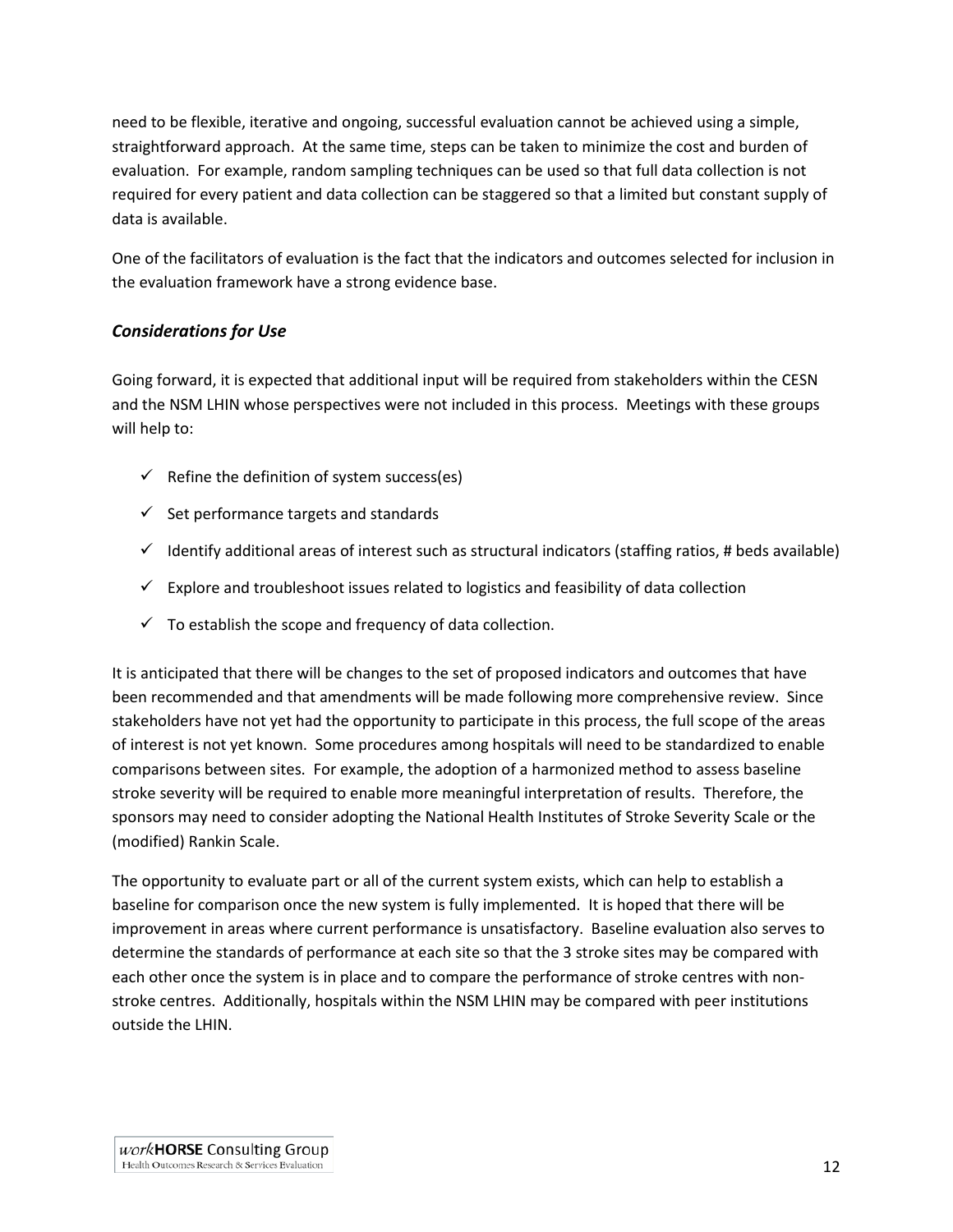<span id="page-19-0"></span>Comprehensive evaluation can help to optimize patient outcome and maximize resource efficiency; successes can be catalogued and care processes that are not working well can be identified and corrected. While a comprehensive system evaluation such as the one proposed is a daunting undertaking, the sponsors have an opportunity to be trailblazers in the field and to influence and advise the evaluation efforts of other groups within the province.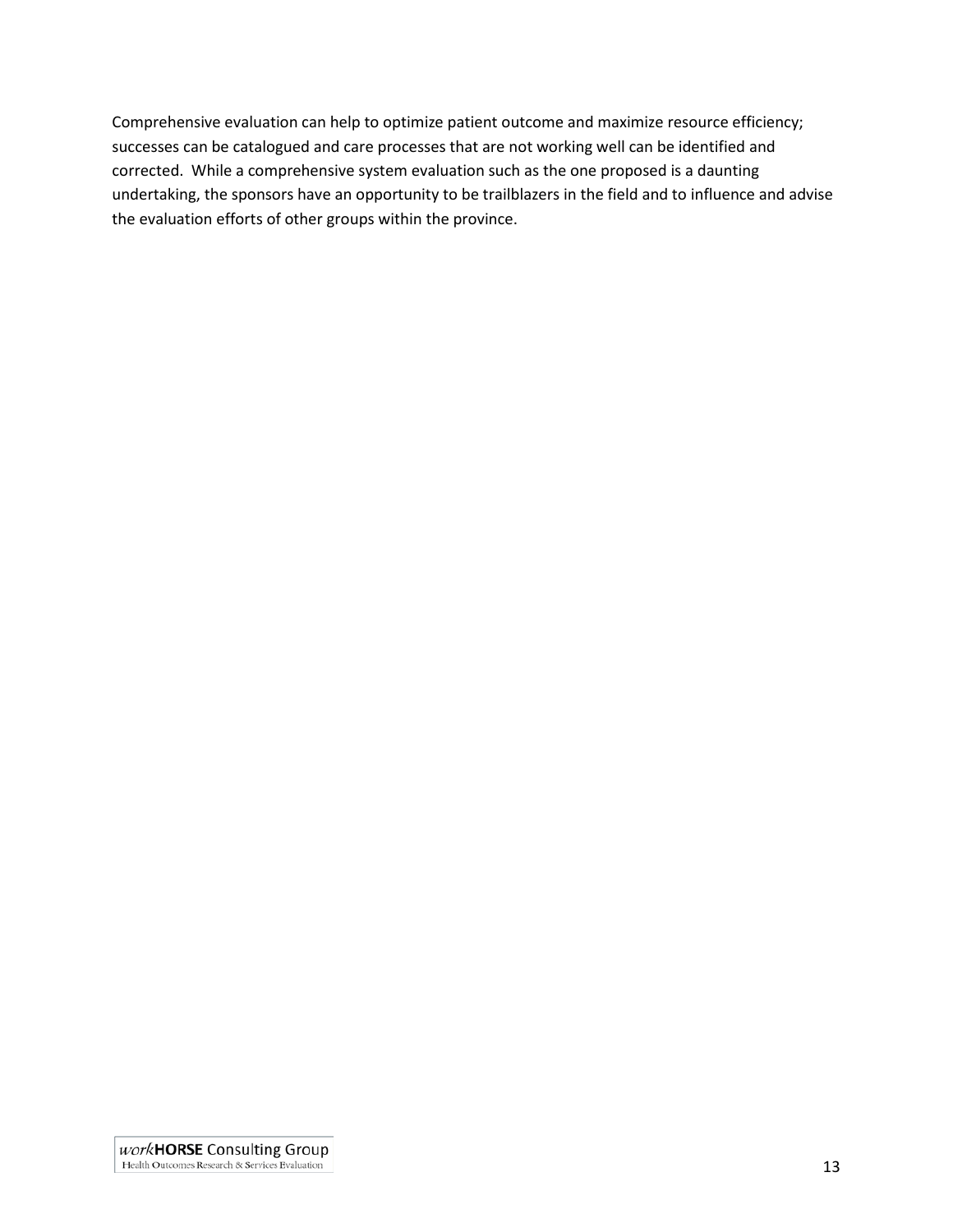## **References**

- Bakas, T., & Champion, V. (1999). Development and psychometric testing of the Bakas caregiving outcomes scale. Nursing Research, 48(5), 250-259.
- Canadian Stroke Strategy Performance Measurement Manual (Update 2008). [http://www.strokebestpractices.ca/wp-content/uploads/2012/07/CSS-Performance-Manual-](http://www.strokebestpractices.ca/wp-content/uploads/2012/07/CSS-Performance-Manual-2008_EN.pdf)[2008\\_EN.pdf](http://www.strokebestpractices.ca/wp-content/uploads/2012/07/CSS-Performance-Manual-2008_EN.pdf) (Accessed March 3, 2013)
- Canadian Stroke Strategy Core Performance Indicator (Update 2010) [http://www.strokebestpractices.ca/wp-content/uploads/2012/07/Stroke\\_Core\\_ENG.pdf](http://www.strokebestpractices.ca/wp-content/uploads/2012/07/Stroke_Core_ENG.pdf) (Accessed March 3, 2013).
- EuroQol Group. EuroQol a new facility for the measurement of health-related quality of life. Health Policy 1990; 16: 199-208.
- Gerritsen, P., & Van Der Ende, P. (1994). The development of a care-giving burden scale. Age and Ageing 23: 483-491.
- Goicolea I, Coe, AB, Hurtig AK, San Sebastian M. Mechanisms for achieving adolescent-friendly services in Ecuador: a realist evaluation approach. Global Health Action 2012, 5: 18748.
- Kelley E, Hurst J. Health Quality Indicators Project Conceptual Framework Paper (2006). http://www.oecd.org/health/health-systems/36262363.pdf. (Accessed March 13, 2013)
- Mainz J, Krog BR, Bjornshave B, Bartels P. Nationwide continuous quality improvement using clinical indicators: the Danish National Indicator Project. Int J Qual Health Care 2004;16 Suppl 1:i45 i50.
- Ontario Stroke System Stroke Rehabilitation Performance Measurement Manual (2007) [http://www.westgtastroke.ca/wp](http://www.westgtastroke.ca/wp-content/uploads/2011/05/OSS_Rehab_PM_Manual_May07.pdf)[content/uploads/2011/05/OSS\\_Rehab\\_PM\\_Manual\\_May07.pdf](http://www.westgtastroke.ca/wp-content/uploads/2011/05/OSS_Rehab_PM_Manual_May07.pdf) (Accessed March 15, 2013)
- Pawson, R., and N. Tilley. 1997. Realistic Evaluation. London: Sage.
- Quality-Based Procedures: Clinical Handbook for Stroke. Health Quality Ontario & Ministry of Health and Long-Term Care. (January 2013). nelhin.on.ca/WorkArea/downloadasset.aspx?id=14274...4105. (Accessed March 11, 2013).
- Ranmuthugala G, Cunningham F, Plumb J, Georgiou, Westbrook JI, Braithwaite J. A realist evaluation of the role of communities of practice in changing healthcare practice. Implementation Science. 2001, 6: 49.
- Ware JE Jr, Sherbourne CD. The MOS 36-item short-form health survey (SF36) I: Conceptual framework and item selection. Medical Care 1992;30:473-483.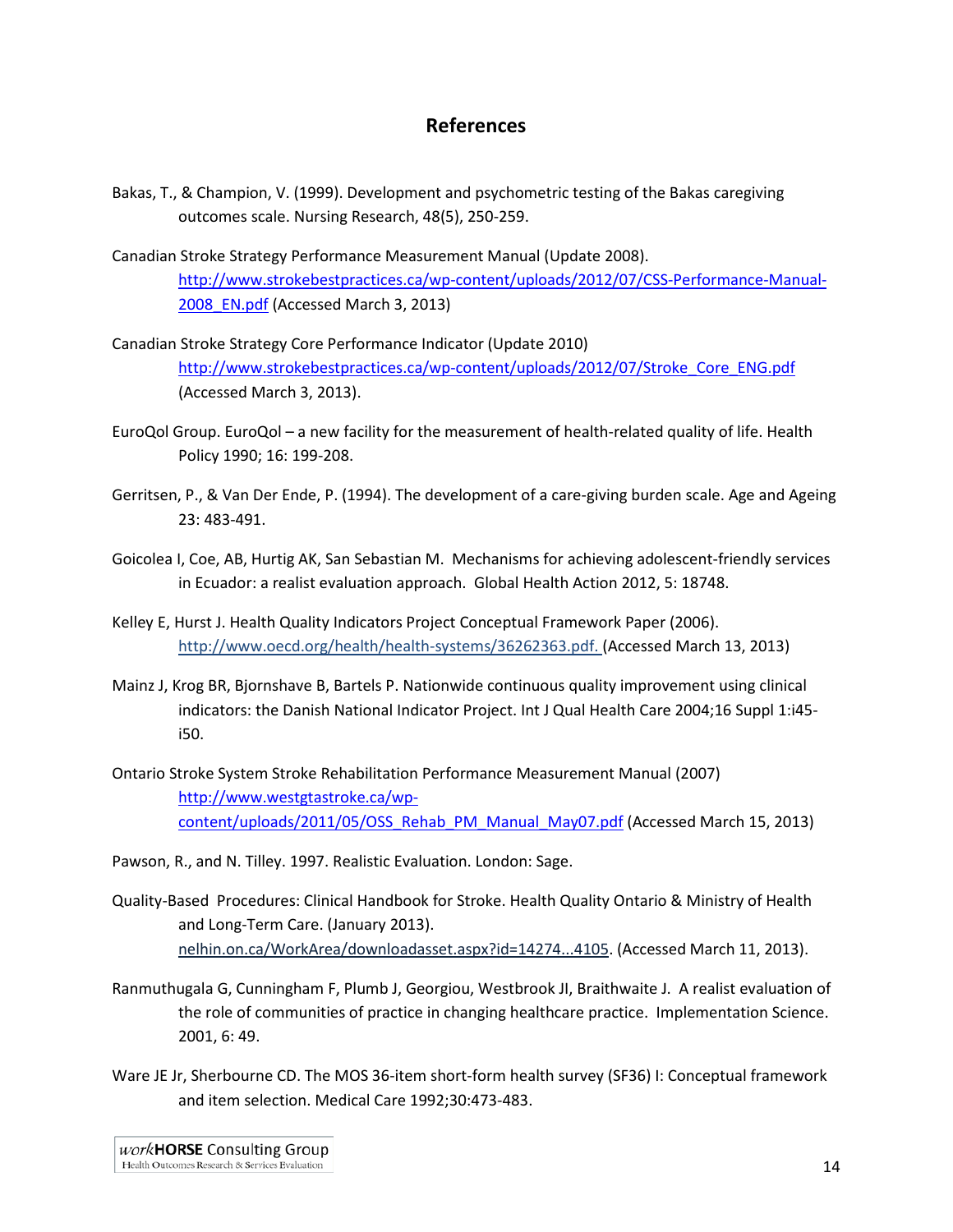<span id="page-21-0"></span>Wood-Dauphinee S Williams JI. Reintegration to normal living as a proxy to quality of life. J Chron Dis. 1987; 40: 491-499.

 $\label{eq:2} \begin{array}{c} \textit{work} \textit{H} \textit{ORSE} \textit{Considering} \textit{Group} \\ \textit{Health Outcomes Research & Services Evaluation} \end{array}$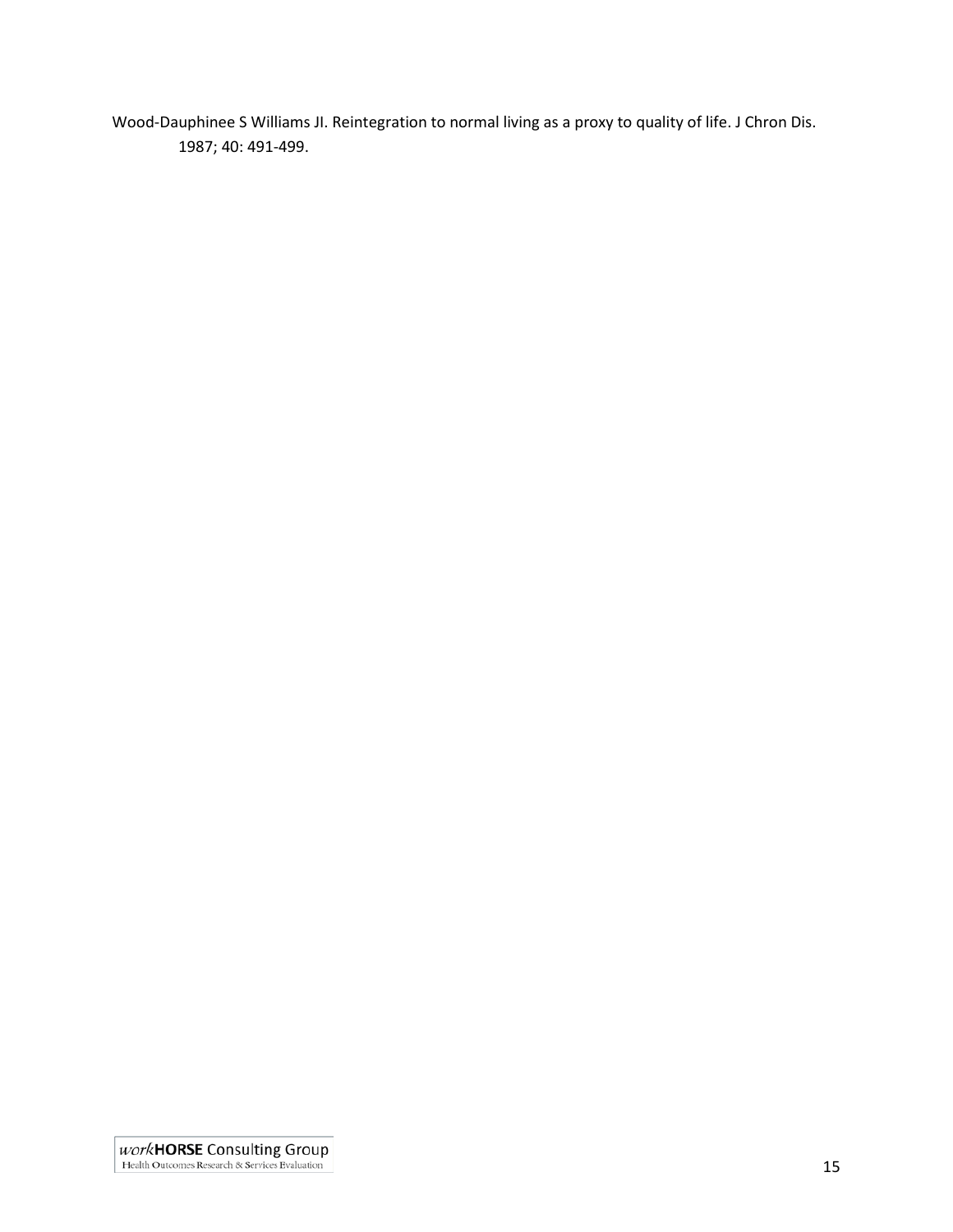# **Appendix A**

| <b>Summary Table of Canadian Stroke Strategy's Performance Measures</b> |
|-------------------------------------------------------------------------|
|-------------------------------------------------------------------------|

| Area                         | <b>Subsection</b>                                                                                                   | <b>Process</b><br>indicator | <b>Outcome</b> |
|------------------------------|---------------------------------------------------------------------------------------------------------------------|-----------------------------|----------------|
|                              | Outpatient Management of Transient Ischemic Attack<br>and Non-Disabling Ischemic Stroke                             | 3(1c)                       |                |
|                              | <b>Emergency Medical Services Management of Acute</b><br><b>Stroke Patients</b>                                     | 8(1c)                       |                |
| Hyperacute<br>Management     | Emergency Department Evaluation and Management of<br>Patients with Transient Ischemic Attack and Ischemic<br>Stroke | 7(4c)                       |                |
|                              | Acute Thrombolytic Therapy                                                                                          | 6(4c)                       |                |
|                              | <b>Acute Aspirin Therapy</b>                                                                                        | 2(1c)                       |                |
|                              | Early Management of Acute Subarachnoid Hemorrhage                                                                   | $\overline{2}$              | 2(1c)          |
|                              | Early Management of Intracerebral Hemorrhage                                                                        | 4(2c)                       | 1(c)           |
|                              | <b>Stroke Unit Care</b>                                                                                             | 4(2c)                       |                |
| Acute Inpatient              | Components of Acute Inpatient Care                                                                                  | 9(3c)                       |                |
| <b>Stroke Care</b>           | Advance Care Planning, Palliative and End-of-Life Care                                                              | 6(2c)                       |                |
|                              | Initial Stroke Rehabilitation Assessment                                                                            | 8(2c)                       |                |
|                              | <b>Stroke Rehabilitation Unit Care</b>                                                                              | 6(3c)                       |                |
|                              | Delivery of Inpatient Stroke Rehabilitation                                                                         | 12 (5c)                     |                |
|                              | Management of the Arm and Hand                                                                                      | 6(2c)                       |                |
| <b>Stroke Rehabilitation</b> | Range of Motion and Spasticity in the Shoulder, Arm and<br>Hand                                                     | 4(2c)                       |                |
|                              | Management of Shoulder Pain following Stroke                                                                        | 7(1c)                       |                |
|                              | Lower Limb Mobility and Transfer Skills                                                                             | 5(2c)                       |                |
|                              | Lower Limb Spasticity Following Stroke                                                                              | 4(2c)                       |                |
|                              | Lower Limb Gait Following Stroke                                                                                    | 4(2c)                       |                |
|                              | Outpatient and Community-Based Stroke Rehabilitation                                                                | 8(1c)                       |                |
|                              | Supporting Patients, Families and Caregivers Through<br>Transitions                                                 | $\mathbf{1}$                | 1(c)           |
|                              | Patient and Family Education                                                                                        | 2(1c)                       |                |
| <b>Managing Stroke Care</b>  | Interprofessional Communication                                                                                     | 2(1c)                       |                |
| <b>Transitions</b>           | Discharge Planning                                                                                                  | 2(1c)                       |                |
|                              | <b>Early Supported Discharge</b>                                                                                    | $\mathbf{1}$                | 3(c)           |
|                              | Community Reintegration following Stroke                                                                            | 15(2c)                      |                |
|                              | Telestroke                                                                                                          | 7(1c)                       |                |
| Cross-Continuum              | Dysphagia Assessment                                                                                                | 3(2c)                       |                |
| Topics in Stroke             | Identification and Management of Post-Stroke<br>Depression                                                          | 3(1c)                       |                |
| Management                   | Vascular Cognitive Impairment and Dementia                                                                          | 3(1c)                       |                |
|                              | Falls Prevention and Management                                                                                     | 3(1c)                       |                |
| <b>Totals</b>                |                                                                                                                     | 157 (53c)                   | 7(6c)          |

c (core)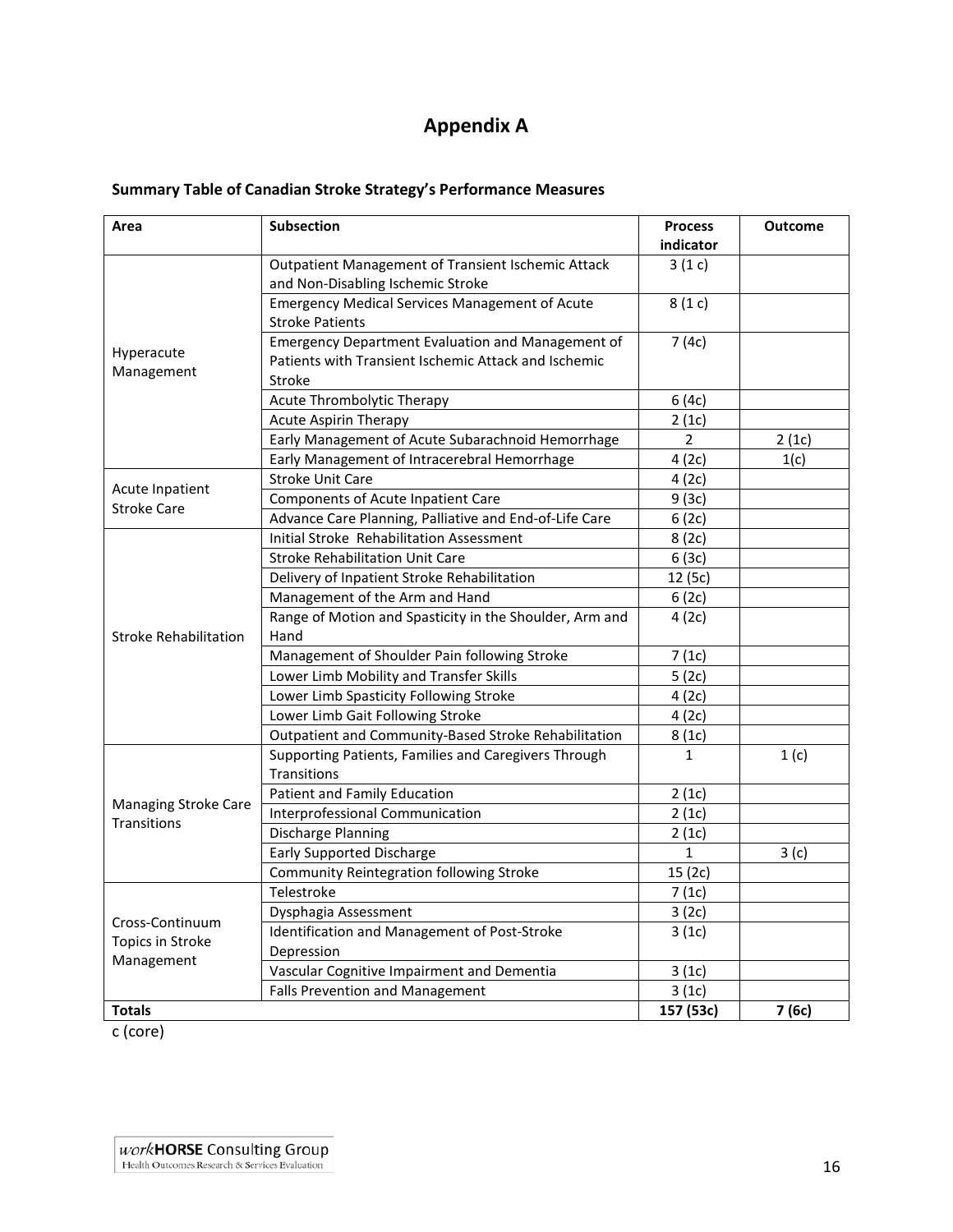# **Appendix B**

#### <span id="page-23-0"></span>**Discarded and Redundant Indicators**

| #              | Indicator                                                                                                                                                             | <b>Primary Dimension</b> | <b>Rational for Discarding</b>                                                                                                               |
|----------------|-----------------------------------------------------------------------------------------------------------------------------------------------------------------------|--------------------------|----------------------------------------------------------------------------------------------------------------------------------------------|
|                | i) Hyperacute                                                                                                                                                         |                          |                                                                                                                                              |
| $\mathbf{1}$   | Median time (in minutes) from patient<br>arrival in the emergency department to<br>administration of alteplase.                                                       | <b>Timeliness</b>        | An indirect indicator of delayed tPA<br>administration: direct indictors, such<br>as time to CT/MRI, should capture<br>the same information. |
| $\overline{2}$ | Median time from time INR drawn to results<br>available.                                                                                                              | <b>Timeliness</b>        | Unlikely to have a significant impact<br>on patient care (administration of<br>tPA is more likely to be delayed for<br>other reasons)        |
| 3              | Proportion of all thrombolysed ischemic<br>stroke patients who receive acute<br>thrombolytic therapy within one hour of<br>hospital arrival.                          | <b>Timeliness</b>        | An indirect indicator of delayed tPA<br>administration: direct indictors, such<br>as time to CT/MRI, should capture<br>the same information. |
| 4              | Proportion of stroke patients who receive a<br>brain CT within 25 minutes of hospital arrival<br>potential (t-PA-eligible patients only), 24<br>hours for all others. | <b>Timeliness</b>        | Provides redundant information.                                                                                                              |
| 5              | Proportion of acute ischemic stroke and TIA<br>patients who receive acute antiplatelet<br>therapy within the first 48h hours of hospital<br>arrival.                  | <b>Timeliness</b>        | Provides redundant information.                                                                                                              |
| 6              | Percentage of patients referred to organized<br>secondary stroke prevention services who<br>are seen within 72 hours.                                                 | <b>Timeliness</b>        | Provides redundant information.                                                                                                              |
| $\overline{7}$ | Median time from patient arrival in the<br>emergency department to initial swallowing<br>screening by a trained clinician.                                            | <b>Timeliness</b>        | Provides redundant information.                                                                                                              |
| 8              | Proportion of stroke and TIA patients<br>discharged directly from the ER who receive<br>a referral to the stroke prevention clinic.                                   | Appropriateness          | Provides redundant information.                                                                                                              |
| 9              | Proportion of hemorrhagic stroke patients<br>treated on an acute stroke unit.                                                                                         | Appropriateness          | Provides redundant information.                                                                                                              |
| 10             | Proportion of total time in hospital spent on<br>an acute stroke unit.                                                                                                | Appropriateness          | Provides redundant information.                                                                                                              |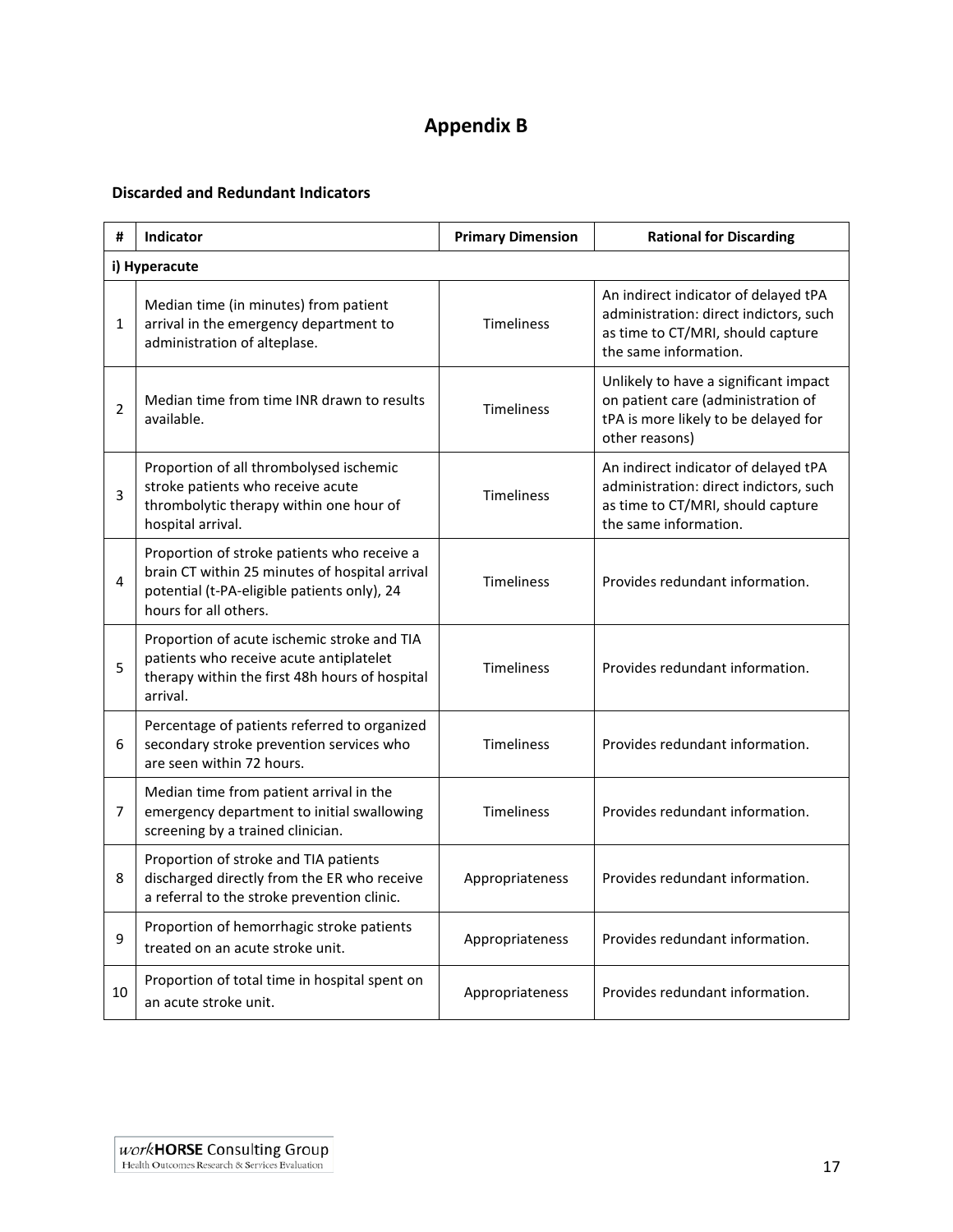| 11             | Proportion of patients in rural or remote<br>communities who receive alteplase through<br>the use of telestroke technology (as a<br>proportion of all ischemic stroke cases in<br>that community and as a proportion of all<br>telestroke consults for ischemic stroke<br>cases). | Equity          | Telestroke not yet implemented in<br>NSM.                                                                      |
|----------------|-----------------------------------------------------------------------------------------------------------------------------------------------------------------------------------------------------------------------------------------------------------------------------------|-----------------|----------------------------------------------------------------------------------------------------------------|
| 12             | Number of suspected stroke patients<br>transported by EMS directly to a<br>comprehensive or intermediate stroke<br>centre where EMS personnel provided<br>prenotification of transport to the receiving<br>emergency department.                                                  | Capability      | A standard of care that is not specific<br>to stroke care and would not be<br>expected to vary by institution. |
| 13             | Proportion of patients with blood glucose<br>levels documented during the assessment in<br>the ER of on the inpatient ward.                                                                                                                                                       | No dimension    | A standard of care that is not specific<br>to stroke care and would not be<br>expected to vary by institution. |
| 14             | Percentage of intracerebral hemorrhage<br>patients who require surgical intervention.                                                                                                                                                                                             | No dimension    | Does not provide information about<br>a care process.                                                          |
|                | ii) Acute Care                                                                                                                                                                                                                                                                    |                 |                                                                                                                |
| 1              | Proportion of admitted stroke patients who<br>have hydration problems or dysphagia<br>identified on screening who are seen by a<br>dietitian within 48 hrs of admission.                                                                                                          | Timeliness      | Unlikely to have a significant impact<br>on patient care.                                                      |
| $\overline{2}$ | Proportion of total time in hospital for an<br>acute stroke event spent on a stroke unit.                                                                                                                                                                                         | Appropriateness | Provides redundant information.                                                                                |
| 3              | Proportion of admitted stroke patients<br>prescribed venous thrombo-embolism<br>prophylaxis while in hospital.                                                                                                                                                                    | Appropriateness | More detailed information would be<br>required to make this a useful<br>indicator.                             |
| 4              | Proportion of patients with a documented<br>elevated temperature during hospital stay<br>who are treated with antipyretics in hospital.                                                                                                                                           | Appropriateness | A standard of care that is not specific<br>to stroke care and would not be<br>expected to vary by institution. |
| 5              | Proportion of admitted stroke patients who<br>have bladder or bowel incontinence<br>concerns identified on screening who have<br>an individualized continence management<br>plan documented and implemented.                                                                      | Appropriateness | Unlikely to have a significant impact<br>on patient care.                                                      |
| 6              | Proportion of admitted stroke patients who<br>have oral problems identified on screening<br>and receive a referral to dentistry or other<br>oral health professional for ongoing<br>assessment and management.                                                                    | Appropriateness | Unlikely to have a significant impact<br>on patient care.                                                      |
| 7              | Percentage of stroke patients who complete<br>a personal or advance care directive<br>documented on their chart.                                                                                                                                                                  | Appropriateness | Not specific to stroke patients and of<br>limited value as an indicator of<br>patient care.                    |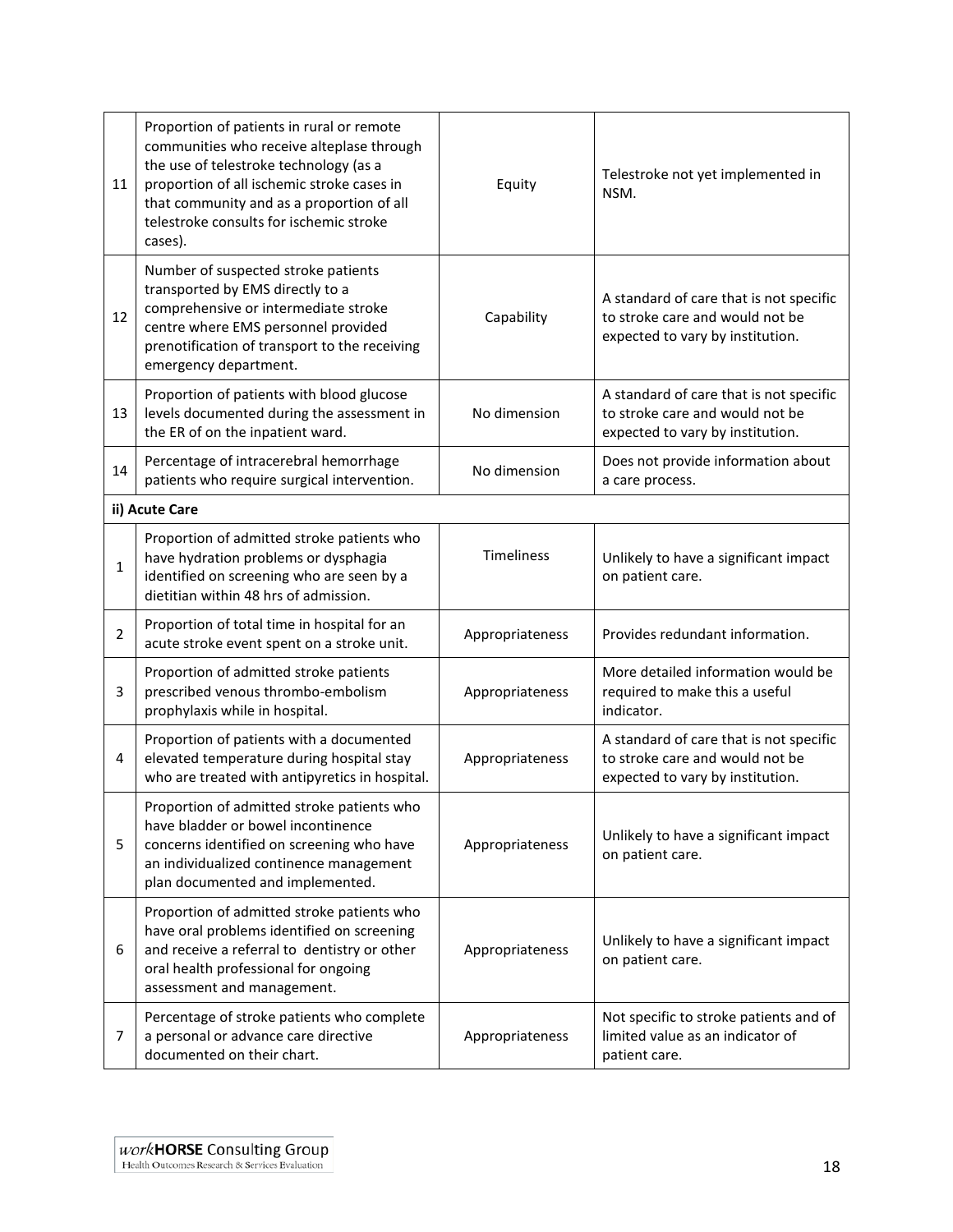| 8              | Percentage of dying patients who were<br>placed on an end-of-life care pathway.                                                                                                                                                            | Appropriateness                        | Not specific to stroke patients and of<br>limited value as an indicator of<br>patient care. |
|----------------|--------------------------------------------------------------------------------------------------------------------------------------------------------------------------------------------------------------------------------------------|----------------------------------------|---------------------------------------------------------------------------------------------|
| 9              | Percentage of deceased stroke patients who<br>accessed specialist palliative care services.                                                                                                                                                | Continuity                             | Of limited value as an indicator of<br>patient care.                                        |
| 10             | Length of stay for stroke patients admitted<br>to hospital and discharged alive.                                                                                                                                                           | Efficiency                             | Provides redundant information.                                                             |
| 11             | Percentage of stroke patients discharged to<br>their home or place of residence following<br>an inpatient admission for stroke.                                                                                                            | Effectiveness                          | Applicable to >1 area along the<br>continuum.                                               |
| 12             | Percentage increase in Telehealth/<br>telestroke coverage to remote communities<br>to support organized stroke care across the<br>continuum.                                                                                               | Equity                                 | Telestroke not yet implemented in<br>NSM.                                                   |
| 13             | Percentage of stroke patients who have<br>been approached to participate in advance<br>care planning and/or who have a<br>documented conversation with a healthcare<br>provider about resuscitation, hydration, or<br>feeding preferences. | Acceptability/patient-<br>centeredness | Not specific to stroke patients and of<br>limited value as an indicator patient<br>care.    |
| 14             | Percentage of stroke patients who die in the<br>location specified in their personal or<br>advance care directive.                                                                                                                         | Acceptability/patient-<br>centeredness | Not specific to stroke patients and of<br>limited value as an indicator of<br>patient care. |
| 15             | Proportion of patients with diabetes who<br>have blood glucose levels in therapeutic<br>range during hospitalization.                                                                                                                      | Effectiveness                          | Not specific to stroke patients and of<br>limited value as an indicator of<br>patient care. |
| 16             | Proportion of stroke patients who receive a<br>comprehensive assessment by a speech-<br>language pathologist or other appropriately<br>trained healthcare professional.                                                                    | Appropriateness                        | Provides redundant information.                                                             |
| 17             | Percentage of stroke patients who identify a<br>substitute decision-maker.                                                                                                                                                                 | No dimension                           | Not specific to stroke patients and of<br>limited value as an indicator of<br>patient care. |
|                | iii) Inpatient Rehabilitation                                                                                                                                                                                                              |                                        |                                                                                             |
| $\mathbf{1}$   | Median length of time from stroke<br>admission to an acute care hospital to<br>assessment of rehabilitation potential by a<br>rehabilitation healthcare professional.                                                                      | Timeliness                             | Provides redundant information.                                                             |
| $\overline{2}$ | Median length of time from stroke<br>admission in an acute care hospital to<br>assessment of rehabilitation potential by a<br>rehabilitation healthcare professional.                                                                      | <b>Timeliness</b>                      | Duplicate indicator.                                                                        |
| 3              | Median length of time from stroke<br>admission in an acute care hospital to<br>assessment of rehabilitation potential by a<br>rehabilitation healthcare professional.                                                                      | Timeliness                             | Duplicate indicator.                                                                        |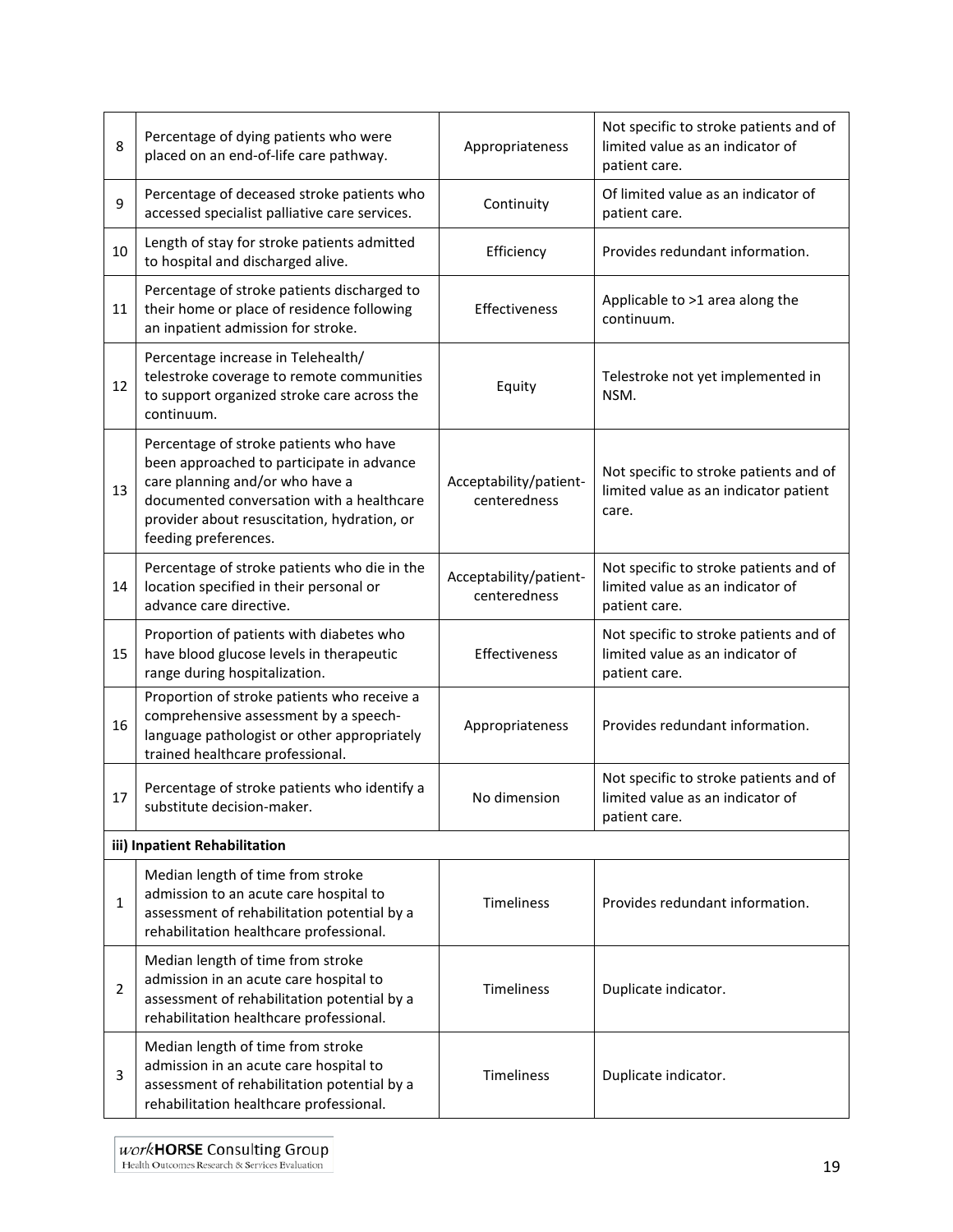| 4  | Median length of time between referral for<br>outpatient rehabilitation and admission to a<br>community stroke rehabilitation program.                                                                                                                                               | Timeliness        | Provides redundant information.                                                                   |
|----|--------------------------------------------------------------------------------------------------------------------------------------------------------------------------------------------------------------------------------------------------------------------------------------|-------------------|---------------------------------------------------------------------------------------------------|
| 5  | Median length of time between stroke onset<br>and admission to stroke inpatient<br>rehabilitation.                                                                                                                                                                                   | <b>Timeliness</b> | Acute care LOS provides similar<br>information, particularly within an<br>integrated stroke unit. |
| 6  | Time from stroke onset to mobilization:<br>sitting, standing upright, walking<br>with/without assistance.                                                                                                                                                                            | <b>Timeliness</b> | Provides redundant information.                                                                   |
| 7  | Number or percentage of patients admitted<br>to a stroke unit - either a combined acute<br>care and rehabilitation unit, or a<br>rehabilitation stroke unit in an inpatient<br>rehabilitation facility - at any time during<br>their hospital stay (acute and/or<br>rehabilitation). | Appropriateness   | Provides redundant information.                                                                   |
| 8  | Average days per week (minimum of five) of<br>direct task specific therapy provided by the<br>interprofessional stroke team.                                                                                                                                                         | Appropriateness   | Provides redundant information.                                                                   |
| 9  | Average days per week (minimum of five) of<br>direct task specific therapy provided by the<br>interprofessional stroke team.                                                                                                                                                         | Appropriateness   | Duplicate indicator.                                                                              |
| 10 | Average hours per day (minimum of three)<br>of direct task-specific therapy provided by<br>the interprofessional stroke team.                                                                                                                                                        | Appropriateness   | Provides redundant information.                                                                   |
| 11 | Number/percentage of organizations using<br>sit-to-stand as a standard treatment<br>modality for post-stroke functional gain.                                                                                                                                                        | Appropriateness   | Unlikely to have a significant impact<br>on patient care.                                         |
| 12 | Number of stroke patients treated in a<br>geographically defined stroke rehabilitation<br>unit at any time during their inpatient<br>rehabilitation phase following as acute<br>stroke event.                                                                                        | Accessibility     | Provides redundant information<br>within an integrated stroke unit.                               |
| 13 | Median number of days spent in "alternate<br>level of care" in an acute care setting before<br>arrival in inpatient rehabilitation setting.                                                                                                                                          | Efficiency        | Should not occur within an<br>integrated stroke unit.                                             |
| 14 | Median length of time spent on a stroke unit<br>during inpatient rehabilitation.                                                                                                                                                                                                     | Efficiency        | Duplicate indicator.                                                                              |
| 15 | Median length of time spent on a stroke unit<br>during inpatient rehabilitation.                                                                                                                                                                                                     | Efficiency        | Duplicate indicator.                                                                              |
| 16 | Median length of time spent on a stroke unit<br>during inpatient rehabilitation.                                                                                                                                                                                                     | Efficiency        | Duplicate indicator.                                                                              |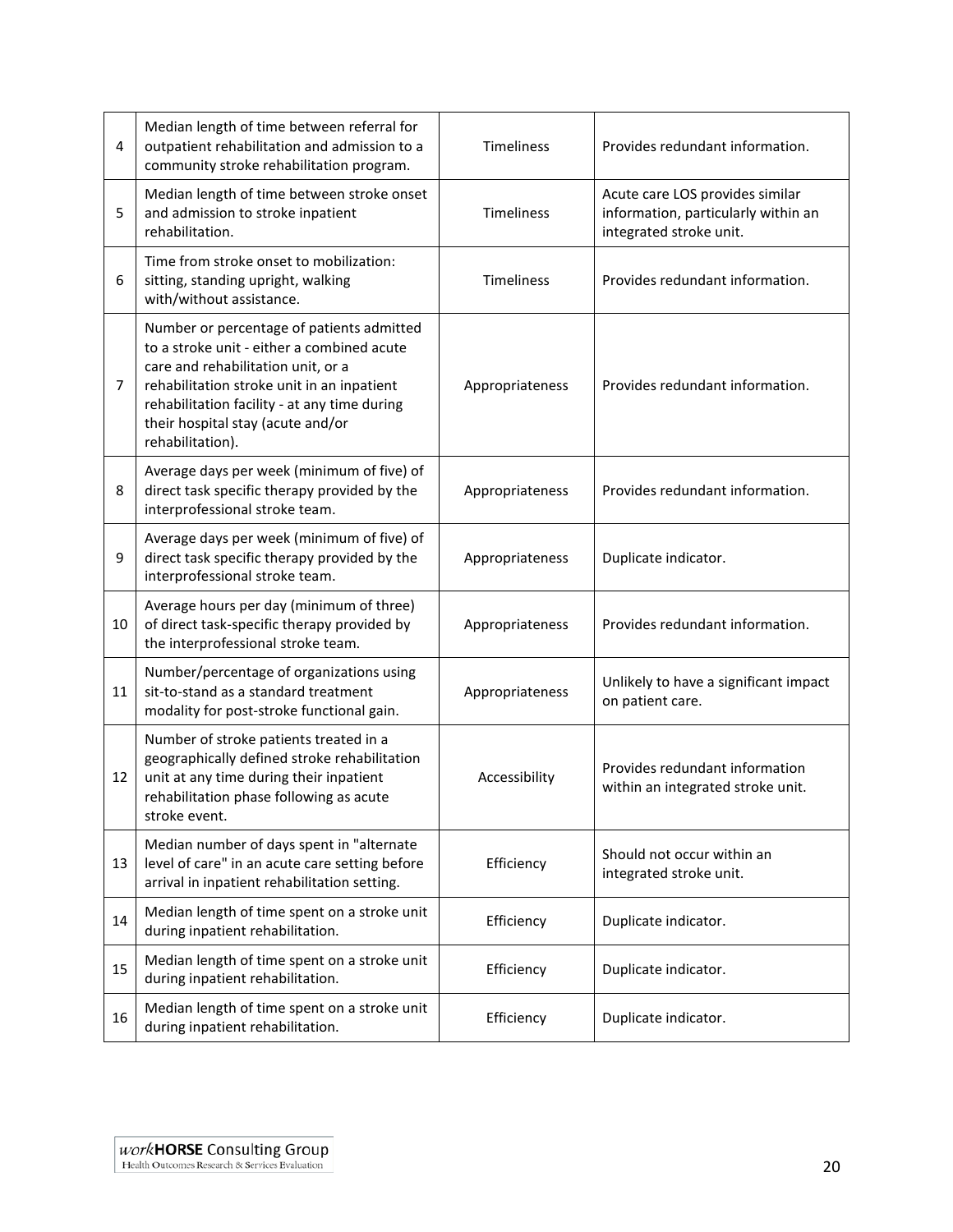| 17 | Length of stay during acute care<br>hospitalization and inpatient rehabilitation<br>for patients experiencing shoulder pain (as<br>compared with patients not experiencing<br>should pain).                                                    | Efficiency    | Too many variables confound the<br>association between should pain and<br>LOS to make this a useful indicator. |
|----|------------------------------------------------------------------------------------------------------------------------------------------------------------------------------------------------------------------------------------------------|---------------|----------------------------------------------------------------------------------------------------------------|
| 18 | Change in functional status measured with a<br>standardized measurement tool, from time<br>of admission to an inpatient rehabilitation<br>unit for stroke patients, to the time of<br>discharge.                                               | Effectiveness | Duplicate indicator.                                                                                           |
| 19 | Change (improvement) in functional status<br>using a standardized measurement tool,<br>from admission to an inpatient rehabilitation<br>program to discharge.                                                                                  | Effectiveness | Duplicate indicator.                                                                                           |
| 20 | Change (improvement) in functional status<br>scores using a standardized assessment tool<br>from admission to an inpatient rehabilitation<br>program to discharge.                                                                             | Effectiveness | Duplicate indicator.                                                                                           |
| 21 | Change (improvement) in functional status<br>scores using a standardized assessment tool<br>from admission to an inpatient rehabilitation<br>program to discharge.                                                                             | Effectiveness | Duplicate indicator.                                                                                           |
| 22 | Change (improvement) in functional status<br>scores (FIM® Instrument sub scores transfers<br>and locomotion) from admission to an<br>inpatient rehabilitation program to<br>discharge.                                                         | Effectiveness | Provides redundant information.                                                                                |
| 23 | Change (improvement) in functional status<br>score (Berg balance) from admission to an<br>inpatient rehabilitation program to<br>discharge.                                                                                                    | Effectiveness | Requires standardized collection of a<br>measure that is only applicable to a<br>subset of stroke patients.    |
| 24 | Motor score change, from baseline to<br>defined measurement periods.                                                                                                                                                                           | Effectiveness | Provides redundant information.                                                                                |
| 25 | Change in arm and hand functional status<br>scored using a standardized assessment tool<br>from admission to an inpatient rehabilitation<br>program to discharge.                                                                              | Effectiveness | Requires standardized collection of a<br>measure that is only applicable to a<br>subset of stroke patients.    |
| 26 | Change in shoulder, arm and hand functional<br>status scored using a standardized<br>assessment tool (such as the Chedoke-<br>McMaster Stroke Assessment pain scale)<br>from admission to an inpatient rehabilitation<br>program to discharge. | Effectiveness | Requires standardized collection of a<br>measure that is only applicable to a<br>subset of stroke patients.    |
| 27 | Pain intensity rating change, from baseline<br>to defined measurement periods.                                                                                                                                                                 | Effectiveness | Pain is not stroke specific.                                                                                   |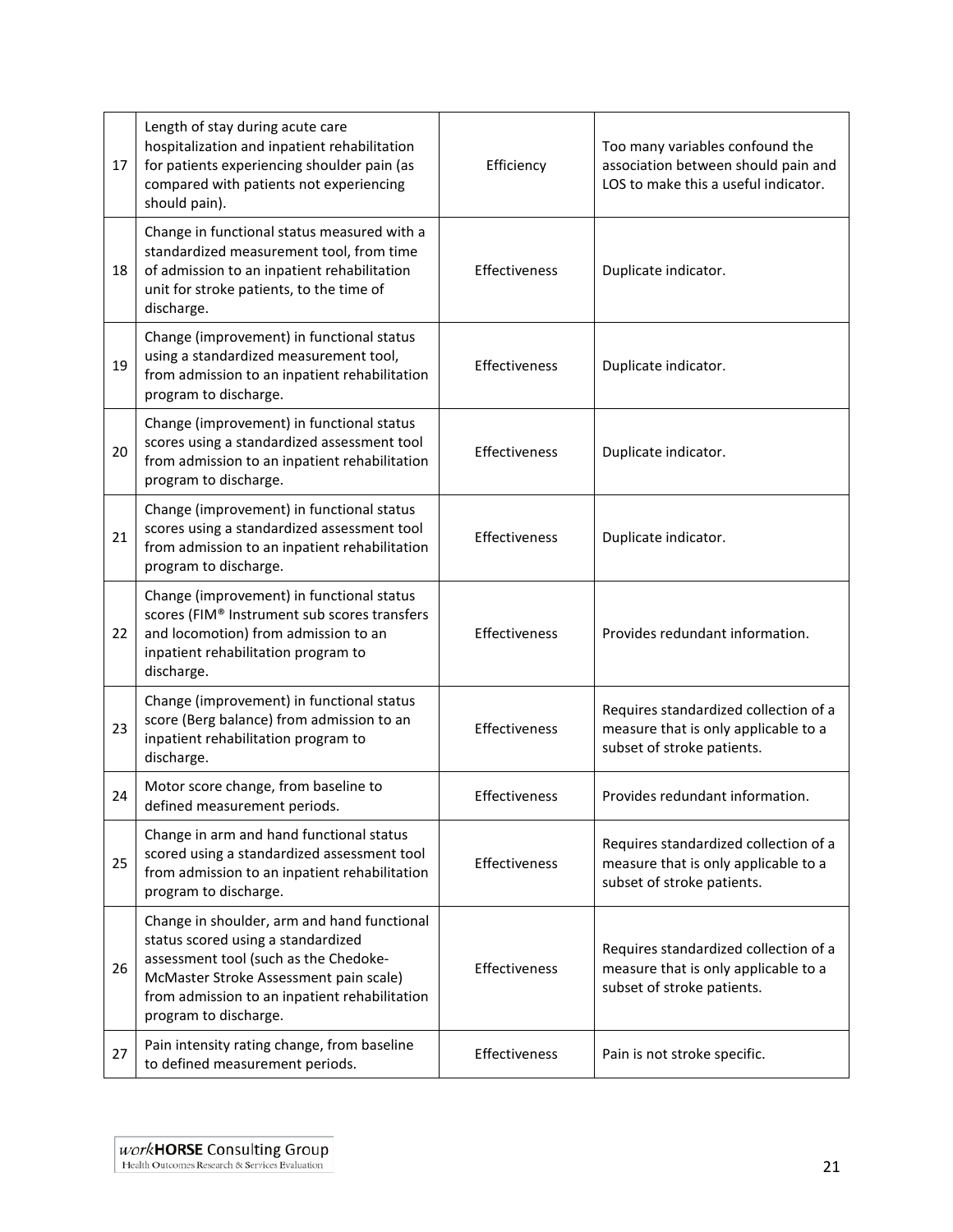| 28                                          | Proportion of stroke patients who report<br>shoulder pain at three-month and six-month<br>follow-up.                                                                                                                                           | Effectiveness   | Requires follow-up for a subset of<br>patients.                                                                                 |  |
|---------------------------------------------|------------------------------------------------------------------------------------------------------------------------------------------------------------------------------------------------------------------------------------------------|-----------------|---------------------------------------------------------------------------------------------------------------------------------|--|
| 29                                          | Range of shoulder external rotation before<br>and after treatment for shoulder pain.                                                                                                                                                           | Effectiveness   | Too specific for an assessment of<br>stroke care.                                                                               |  |
| 30                                          | Percentage of those with severe stroke<br>admitted to inpatient rehabilitation.                                                                                                                                                                | Equity          | Provides redundant information.                                                                                                 |  |
| 31                                          | Percentage increase in Telehealth/telestroke<br>coverage to remote communities to support<br>organized stroke care across the continuum<br>and provide rehabilitation assessments for<br>stroke patients.                                      | Equity          | Telestroke not yet implemented in<br>NSM.                                                                                       |  |
| 32                                          | Number of stroke patients initially assessed<br>by physical therapist, occupational therapist,<br>speech language pathologist and social<br>workers during inpatient rehabilitation.                                                           | Appropriateness | Provides redundant information.                                                                                                 |  |
| 33                                          | Number of patients screened for cognitive<br>impairment using valid screening tool at all<br>transition points.                                                                                                                                | Appropriateness | Provides redundant information.                                                                                                 |  |
| 34                                          | Frequency, duration, and intensity of<br>therapies received from each relevant<br>rehabilitation professional while in an<br>inpatient rehabilitation setting following<br>stroke.                                                             | No dimension    | Provides redundant information.                                                                                                 |  |
| 35                                          | Proportion of stroke patients who<br>experience shoulder pain in acute care<br>hospital, inpatient rehabilitation and<br>following discharge into the community (NRS<br>tool has a self report question about pain on<br>admission/discharge). | No dimension    | The number of patients who<br>experience should pain is more<br>reflective of the patient population<br>than a process of care. |  |
| 36                                          | Proportion of patient with restricted range<br>of motion related to shoulder pain.                                                                                                                                                             | No dimension    | Unlikely to have a significant impact<br>on patient care.                                                                       |  |
| iv) Outpatient And Community Rehabilitation |                                                                                                                                                                                                                                                |                 |                                                                                                                                 |  |
| $\mathbf{1}$                                | Median length of time between referral for<br>outpatient rehabilitation and admission to a<br>community rehabilitation program.                                                                                                                | Timeliness      | Provides redundant information.                                                                                                 |  |
| $\overline{2}$                              | Length of time between referral for ongoing<br>rehabilitation to commencement of therapy.                                                                                                                                                      | Timeliness      | Provides redundant information.                                                                                                 |  |
| 3                                           | Length of time from hospital discharge<br>(whether from acute care or inpatient<br>rehabilitation) to initiation of community<br>health services.                                                                                              | Timeliness      | Provides redundant information.                                                                                                 |  |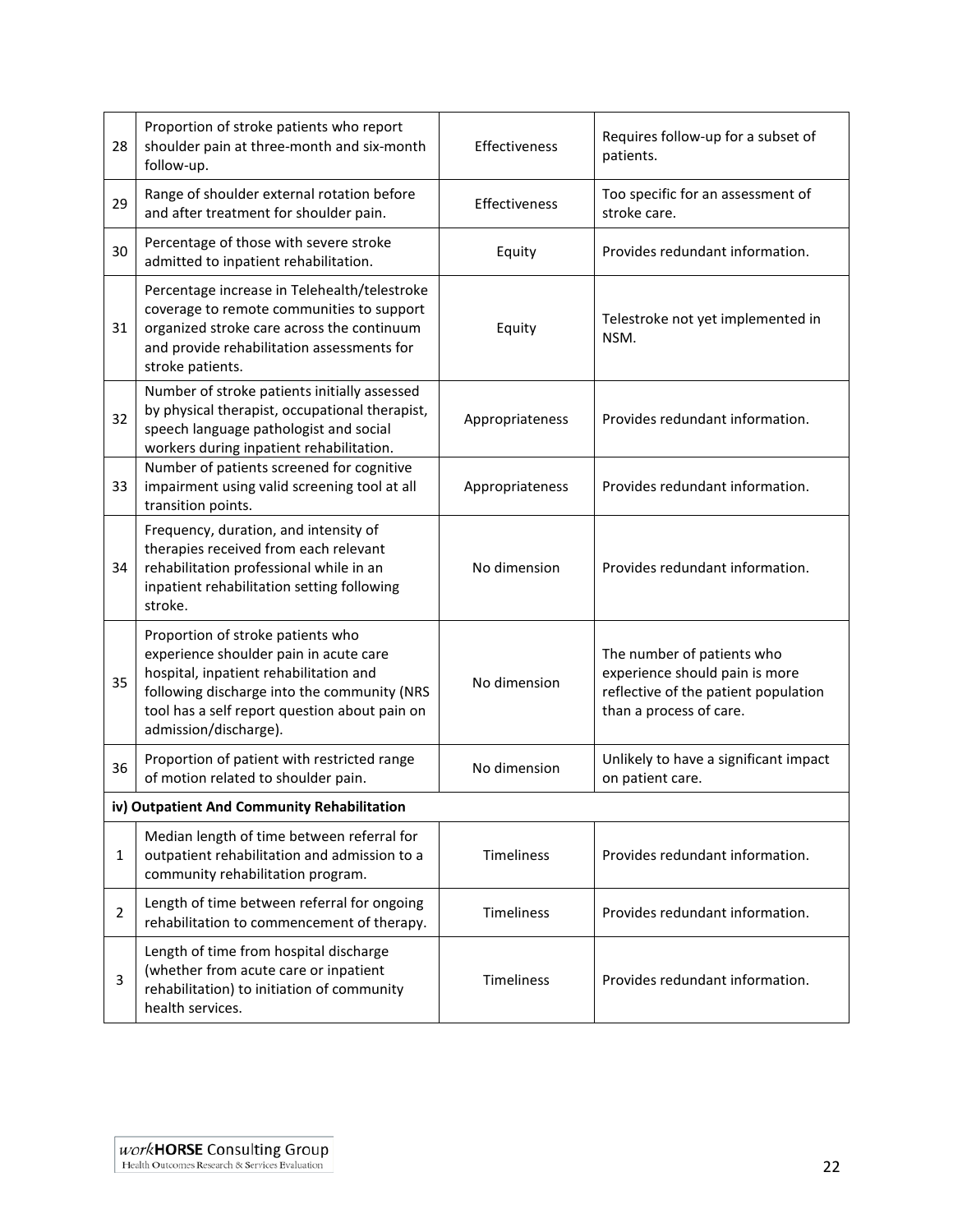| 4  | Percentage of stroke patients discharged to<br>the community who receive a referral for<br>outpatient rehabilitation prior to discharge<br>from hospital (acute carte and/or inpatient<br>rehabilitation).                                                                             | Appropriateness                        | Access to services is a better<br>indicator than referral for services                                                                                                                                                    |
|----|----------------------------------------------------------------------------------------------------------------------------------------------------------------------------------------------------------------------------------------------------------------------------------------|----------------------------------------|---------------------------------------------------------------------------------------------------------------------------------------------------------------------------------------------------------------------------|
| 5  | Proportion of patients who are discharged<br>from acute care who receive a referral for<br>home care or community supportive<br>services.                                                                                                                                              | Appropriateness                        | Access to services is a better<br>indicator than referral for services                                                                                                                                                    |
| 6  | Documentation to indicate that assessment<br>of fitness to drive and related patient<br>counseling was performed.                                                                                                                                                                      | Appropriateness                        | Unlikely to have a significant impact<br>on patient care.                                                                                                                                                                 |
| 7  | Number of patients referred for driving<br>assessment by occupational therapist in the<br>community.                                                                                                                                                                                   | Appropriateness                        | Unlikely to have a significant impact<br>on patient care.                                                                                                                                                                 |
| 8  | Number of stroke patients initially assessed<br>by physiotherapy, occupational therapy,<br>speech-language pathologists and social<br>workers in the community.                                                                                                                        | Accessibility                          | Provides redundant information.                                                                                                                                                                                           |
| 9  | Number of visits to primary care within<br>specified time frames for stroke-related<br>issues.                                                                                                                                                                                         | Accessibility                          | Difficult to isolate a single reason for<br>a primary care visit                                                                                                                                                          |
| 10 | Number of readmissions from stroke<br>rehabilitation to acute care for stroke-<br>related causes.                                                                                                                                                                                      | <b>Effectiveness</b>                   | Already included as a recommended<br>outcome.                                                                                                                                                                             |
| 11 | Percentage increase in Telehealth/telestroke<br>coverage to remote communities to support<br>organized stroke care across the continuum<br>and provide rehabilitation assessments and<br>ongoing rehabilitation monitoring and<br>management for stroke survivors in the<br>community. | Equity                                 | Telestroke not yet implemented in<br>NSM.                                                                                                                                                                                 |
| 12 | Percentage of stroke patients with<br>documentation that information was given<br>to patient or family on formal and informal<br>educational programs, care after stroke,<br>available services, proves to access available<br>services, and services covered by health<br>insurance.  | Acceptability/patient-<br>centeredness | Documentation that educational<br>information was provided does not<br>adequately capture the quality of the<br>interaction: qualitative methods may<br>be better suited to assess the<br>provision of patient education. |
| 13 | Mean wait time from referral to admission<br>to nursing home, complex continuing care or<br>long-term care facility.                                                                                                                                                                   | Timeliness                             | An indicator of access to continuing<br>care and not directly related to<br>stroke care.                                                                                                                                  |
| 14 | Percentage of eligible stroke pts who receive<br>outpatient therapy.                                                                                                                                                                                                                   | Accessibility                          | Provides redundant information.                                                                                                                                                                                           |
| 15 | Proportion of stroke patients with<br>readmissions to acute care for stroke-related<br>causes following discharge to the<br>community, stratified by type of stroke.                                                                                                                   | Effectiveness                          | Already included as a recommended<br>outcome.                                                                                                                                                                             |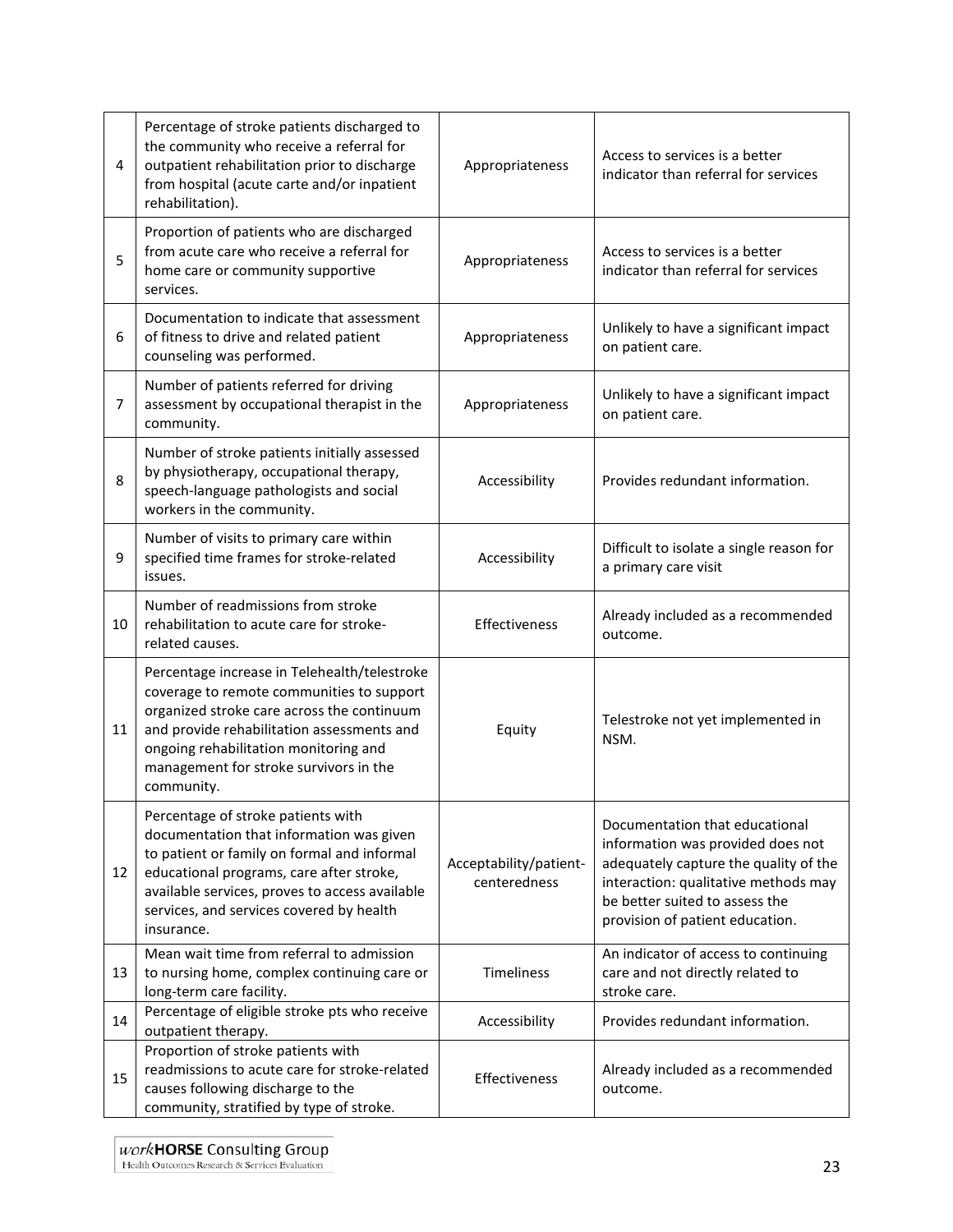| 16             | Number of visits to an emergency<br>department within specified time frames.                                                                                                                                                                                                          | No dimension                           | Not all future ED visits are related to<br>stroke.                                                                                                                                                                        |
|----------------|---------------------------------------------------------------------------------------------------------------------------------------------------------------------------------------------------------------------------------------------------------------------------------------|----------------------------------------|---------------------------------------------------------------------------------------------------------------------------------------------------------------------------------------------------------------------------|
| 17             | Percentage of patients who return home<br>following stroke rehabilitation who require<br>community health services (e.g., home care<br>or respite care).                                                                                                                              | No dimension                           | Provides redundant information.                                                                                                                                                                                           |
| 18             | Frequency and duration of community<br>health services, stratified by the type of<br>service provided.                                                                                                                                                                                | No dimension                           | Provides redundant information.                                                                                                                                                                                           |
| 19             | Measure of burden of care for family and<br>caregivers of stroke survivors living in the<br>community.                                                                                                                                                                                | No dimension                           | Provides redundant information.                                                                                                                                                                                           |
| 20             | The change in burden of care for family<br>members and informal caregivers, using a<br>standardized measurement tool, measured<br>at defined interval throughout the recovery<br>period following stroke and at transition<br>points.                                                 | Effectiveness                          | Provides redundant information.                                                                                                                                                                                           |
|                | v) Cross-Continuum                                                                                                                                                                                                                                                                    |                                        |                                                                                                                                                                                                                           |
| 1              | Median time from patient arrival in the<br>emergency department to initial swallowing<br>screening by a trained clinician.                                                                                                                                                            | Timeliness                             | Provides redundant information.                                                                                                                                                                                           |
| $\overline{2}$ | Proportion of stroke patients treated with<br>antidepressants at 1 month, 3 months, 6<br>months and one year following initial stroke<br>event.                                                                                                                                       | Appropriateness                        | The number of patients treated with<br>antidepressants is more reflective of<br>the patient population than a<br>process of care.                                                                                         |
| 3              | Percentage improvement in control of high<br>blood pressure and other vascular risk<br>factors in patients with vascular cognitive<br>impairment.                                                                                                                                     | Effectiveness                          | Represents several possible<br>indicators: provides requires further<br>specification.                                                                                                                                    |
| 4              | Fall incidence rate for stroke patient<br>admitted to hospital (acute care or<br>rehabilitation.                                                                                                                                                                                      | Safety                                 | Represents both negative (the fall)<br>and positive (e.g. early mobilization)<br>aspects of care without<br>differentiating.                                                                                              |
| 5              | Patient's and/or family's experience and<br>satisfaction with care received.                                                                                                                                                                                                          | Acceptability/patient-<br>centeredness | Qualitative methods are better<br>suited to capture the concept of<br>patient satisfaction.                                                                                                                               |
| 6              | Percentage of stroke patients with<br>documentation that information was given<br>to patient or family on formal and informal<br>educational programs, care after stroke,<br>available services, proves to access available<br>services, and services covered by health<br>insurance. | Acceptability/patient-<br>centeredness | Documentation that educational<br>information was provided does not<br>adequately capture the quality of the<br>interaction: qualitative methods may<br>be better suited to assess the<br>provision of patient education. |